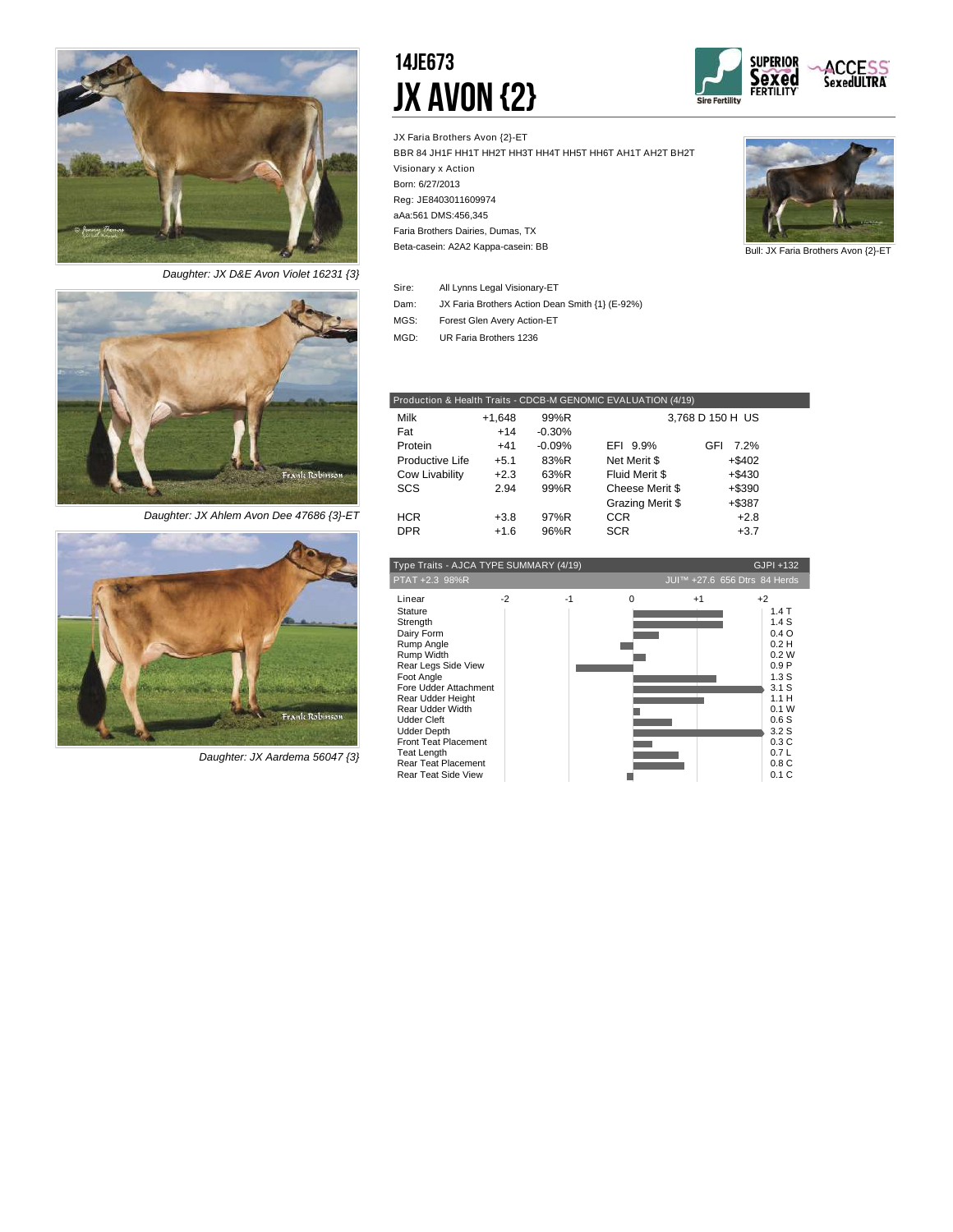

*Daughter: JX Faria Brothers Calvin 306933 {5} (VG-87%)*



*Daughter: JX Avi-Lanche Calvin Egypt 18176 {2}*

### 14JE704 JX Calvin {4}

JX Faria Brothers Calvin Harris {4} BBR 100 JH1F JX Harris {4} x Renegade x Blade Born: 7/9/2014 Reg: JE8403124526356 aAa:423615 DMS:456,246 Beta-casein: A1A2 Kappa-casein: BB Faria Brothers Dairies, Dumas, TX



ACCESS<br>SexedULTRA

Bull: JX Faria Brothers Calvin Harris {4}

| Sire:             | JX Schultz Volcano Harris {4}               |
|-------------------|---------------------------------------------|
| Dam:              | Faria Brothers Renegade 214898 {3} (VG-83%) |
| MGS:              | <b>BW Renegade-ET</b>                       |
| MGD:              | Faria Brothers Blade 89210 {2} (VG-85%)     |
| MGGS <sup>.</sup> | Cal-Mart Navara Blade                       |

MGGD: Faria Brothers 43330 {1}

|                 |          |          | Production & Health Traits - CDCB-S GENOMIC EVALUATION (4/19) |               |  |
|-----------------|----------|----------|---------------------------------------------------------------|---------------|--|
| Milk            | $+1,462$ | 96%R     |                                                               | 272 D 23 H US |  |
| Fat             | +62      | $-0.04%$ |                                                               |               |  |
| Protein         | $+57$    | $+0.02%$ | EFI 8.6%                                                      | GFI<br>6.3%   |  |
| Productive Life | $+3.1$   | 78%R     | Net Merit \$                                                  | $+$ \$532     |  |
| Cow Livability  | $-1.6$   | 53%R     | Fluid Merit \$                                                | $+$ \$482     |  |
| <b>SCS</b>      | 2.89     | 91%R     | Cheese Merit \$                                               | $+$ \$556     |  |
|                 |          |          | Grazing Merit \$                                              | +\$466        |  |
| <b>HCR</b>      | $+5.0$   | 79%R     | CCR                                                           | $+1.0$        |  |
| <b>DPR</b>      | $-1.1$   | 79%R     | <b>SCR</b>                                                    | $+0.4$        |  |

| WELLNESS TRAITS - (04/19) |             |          |                        |         |     |  |
|---------------------------|-------------|----------|------------------------|---------|-----|--|
| Cows                      | <b>DWPS</b> | $+ $565$ | WT\$                   | $+ $13$ |     |  |
| <b>Mastitis</b>           | 102         | 51%      | Ret. Placenta          | 97      | 44% |  |
| Lameness                  | 100         | 47%      | Ketosis                | 106     | 42% |  |
| Disp. Abomasum            | 91          | 37%      | <b>Metritis</b>        | 104     | 45% |  |
| <b>Milk Fever</b>         | 102         | 42%      |                        |         |     |  |
| Calves                    | <b>CW\$</b> | $-$ \$45 |                        |         |     |  |
| <b>Calf Scours</b>        | 86          |          | 58% Calf Resp. Disease | 105     | 61% |  |
| Calf Livability           | 104         | 66%      |                        |         |     |  |

| Type Traits - CDCB-S/AJCA GENOMIC (4/19)                                                                                                                                                                                                                                                                                                           |      |      |          |      | GJPI +175                                                                                                                                                                  |
|----------------------------------------------------------------------------------------------------------------------------------------------------------------------------------------------------------------------------------------------------------------------------------------------------------------------------------------------------|------|------|----------|------|----------------------------------------------------------------------------------------------------------------------------------------------------------------------------|
| PTAT +1.0 78%R                                                                                                                                                                                                                                                                                                                                     |      |      |          |      | JUI™ +11.1 5 Dtrs 3 Herds                                                                                                                                                  |
| Linear<br><b>Stature</b><br>Strength<br>Dairy Form<br>Rump Angle<br>Rump Width<br>Rear Legs Side View<br>Foot Angle<br>Fore Udder Attachment<br>Rear Udder Height<br>Rear Udder Width<br><b>Udder Cleft</b><br><b>Udder Depth</b><br><b>Front Teat Placement</b><br><b>Teat Length</b><br><b>Rear Teat Placement</b><br><b>Rear Teat Side View</b> | $-2$ | $-1$ | $\Omega$ | $+1$ | $+2$<br>0.1 S<br>0.5F<br>1.0 <sub>O</sub><br>0.3H<br>0.4 <sub>N</sub><br>0.6P<br>0.4S<br>1.0 <sub>S</sub><br>1.1H<br>0.8W<br>0.3S<br>0.8S<br>0.3C<br>0.1 S<br>0.6C<br>0.9C |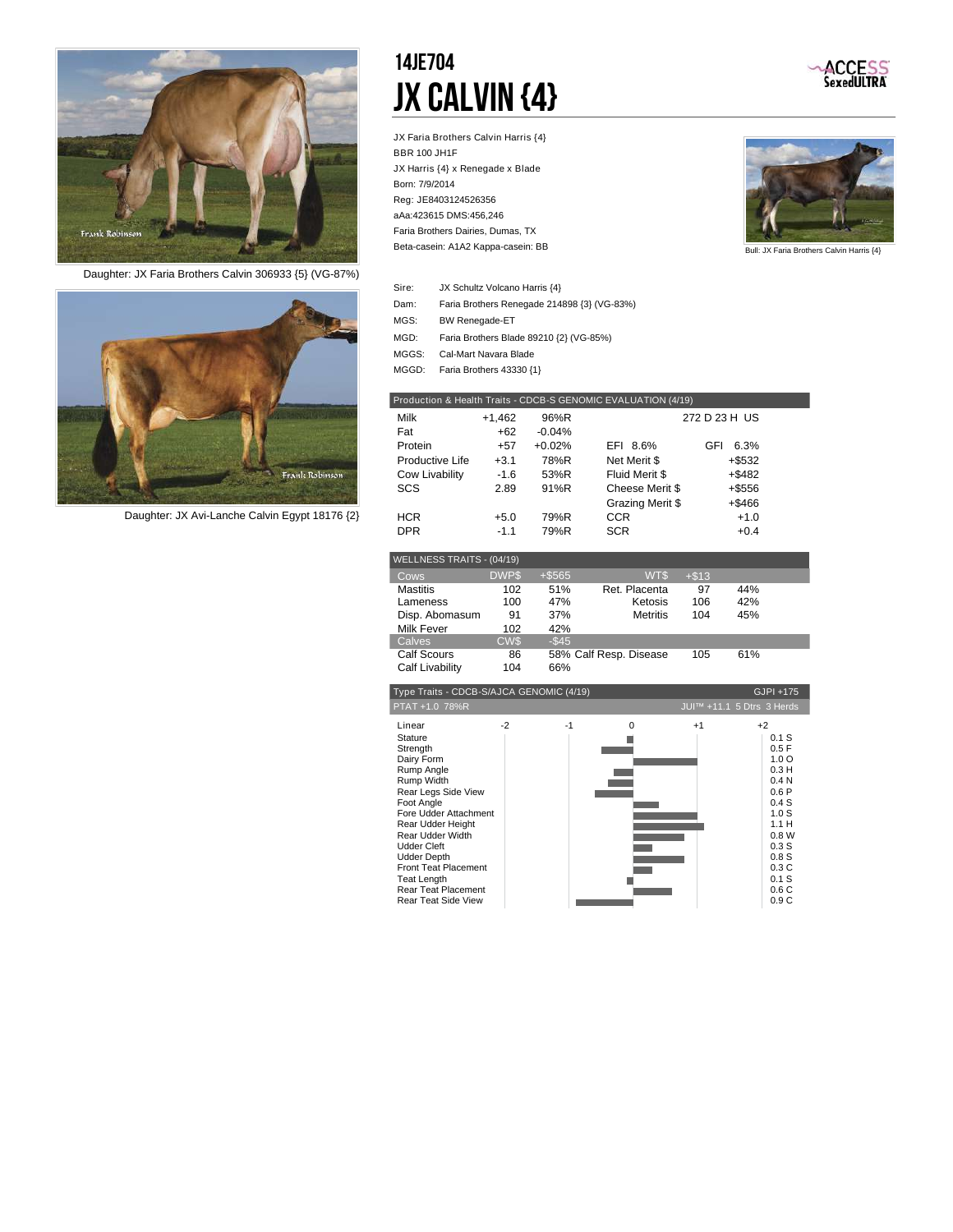

*Daughter: Sarahs Casino Spirit*



*Dam: Chilli Premier Cinema-ET (E-93%)*



*MGD: Family Hill Connection Chilli-ET (E-91%)*

### 14JE725 **CASINO**

Elliotts Regency Casino-ET BBR 100 JH1F Regency x Premier x Connection Born: 8/4/2015 Reg: JE8403125141657 aAa:456 DMS:456,246 Beta-casein: A2A2 Kappa-casein: BB Ernest Kueffner, Boonsboro, MD





Bull: Elliotts Regency Casino-ET

| Sire: | <b>Tif Visionary Regency</b>             |
|-------|------------------------------------------|
| Dam:  | Chilli Premier Cinema-ET (E-93%)         |
| MGS:  | Hawarden Impuls Premier                  |
| MGD:  | Family Hill Connection Chilli-ET (E-91%) |
| MGGS: | <b>Giprat Belles Connection-ET</b>       |
|       |                                          |

MGGD: Pleasant Nook F Prize Circus (E-97%)

|                 |        |          | Production & Health Traits - CDCB-S GENOMIC EVALUATION (4/19) |             |  |
|-----------------|--------|----------|---------------------------------------------------------------|-------------|--|
| Milk            | $+452$ | 76%R     |                                                               | 0D0HUS      |  |
| Fat             | +34    | $+0.06%$ |                                                               |             |  |
| Protein         | $+34$  | $+0.09%$ | EFI 7.9%                                                      | GFI<br>8.7% |  |
| Productive Life | $+3.5$ | 68%R     | Net Merit \$                                                  | $+$ \$374   |  |
| Cow Livability  | $+1.0$ | 53%R     | Fluid Merit \$                                                | $+ $305$    |  |
| SCS             | 3.11   | 73%R     | Cheese Merit \$                                               | $+$ \$404   |  |
|                 |        |          | Grazing Merit \$                                              | $+$ \$324   |  |
| <b>HCR</b>      | $+1.8$ | 56%R     | <b>CCR</b>                                                    | $+0.6$      |  |
| <b>DPR</b>      | $-0.2$ | 66%R     | <b>SCR</b>                                                    | $+0.9$      |  |

| WELLNESS TRAITS - (04/19) |             |           |                        |          |     |  |
|---------------------------|-------------|-----------|------------------------|----------|-----|--|
| Cows                      | <b>DWPS</b> | $+$ \$422 | WT\$                   | $-$ \$61 |     |  |
| <b>Mastitis</b>           | 98          | 46%       | Ret. Placenta          | 100      | 38% |  |
| Lameness                  | 96          | 40%       | Ketosis                | 99       | 35% |  |
| Disp. Abomasum            | 107         | 28%       | <b>Metritis</b>        | 100      | 40% |  |
| Milk Fever                | 98          | 36%       |                        |          |     |  |
| Calves                    | <b>CW\$</b> | $+ $31$   |                        |          |     |  |
| <b>Calf Scours</b>        | 99          |           | 43% Calf Resp. Disease | 104      | 41% |  |
| Calf Livability           | 103         | 46%       |                        |          |     |  |

| Type Traits - CDCB-S/AJCA GENOMIC (4/19)                                                                                                                                                                                                                                               |      |      |          |      | GJPI +122                                                                                                                                        |
|----------------------------------------------------------------------------------------------------------------------------------------------------------------------------------------------------------------------------------------------------------------------------------------|------|------|----------|------|--------------------------------------------------------------------------------------------------------------------------------------------------|
| PTAT +2.1 78%R                                                                                                                                                                                                                                                                         |      |      |          |      | JUI™ +26.5 0 Dtrs 0 Herds                                                                                                                        |
| Linear<br><b>Stature</b><br>Strength<br>Dairy Form<br>Rump Angle<br>Rump Width<br>Rear Legs Side View<br>Foot Angle<br>Fore Udder Attachment<br>Rear Udder Height<br>Rear Udder Width<br><b>Udder Cleft</b><br><b>Udder Depth</b><br><b>Front Teat Placement</b><br><b>Teat Length</b> | $-2$ | $-1$ | $\Omega$ | $+1$ | $+2$<br>$2.1$ T<br>1.0 <sub>S</sub><br>1.7 <sub>O</sub><br>0.3S<br>1.1W<br>0.1P<br>1.1S<br>2.2S<br>1.9 H<br>1.3W<br>0.8S<br>2.0S<br>1.5C<br>0.7S |
| Rear Teat Placement<br><b>Rear Teat Side View</b>                                                                                                                                                                                                                                      |      |      |          |      | 1.0C<br>0.2C                                                                                                                                     |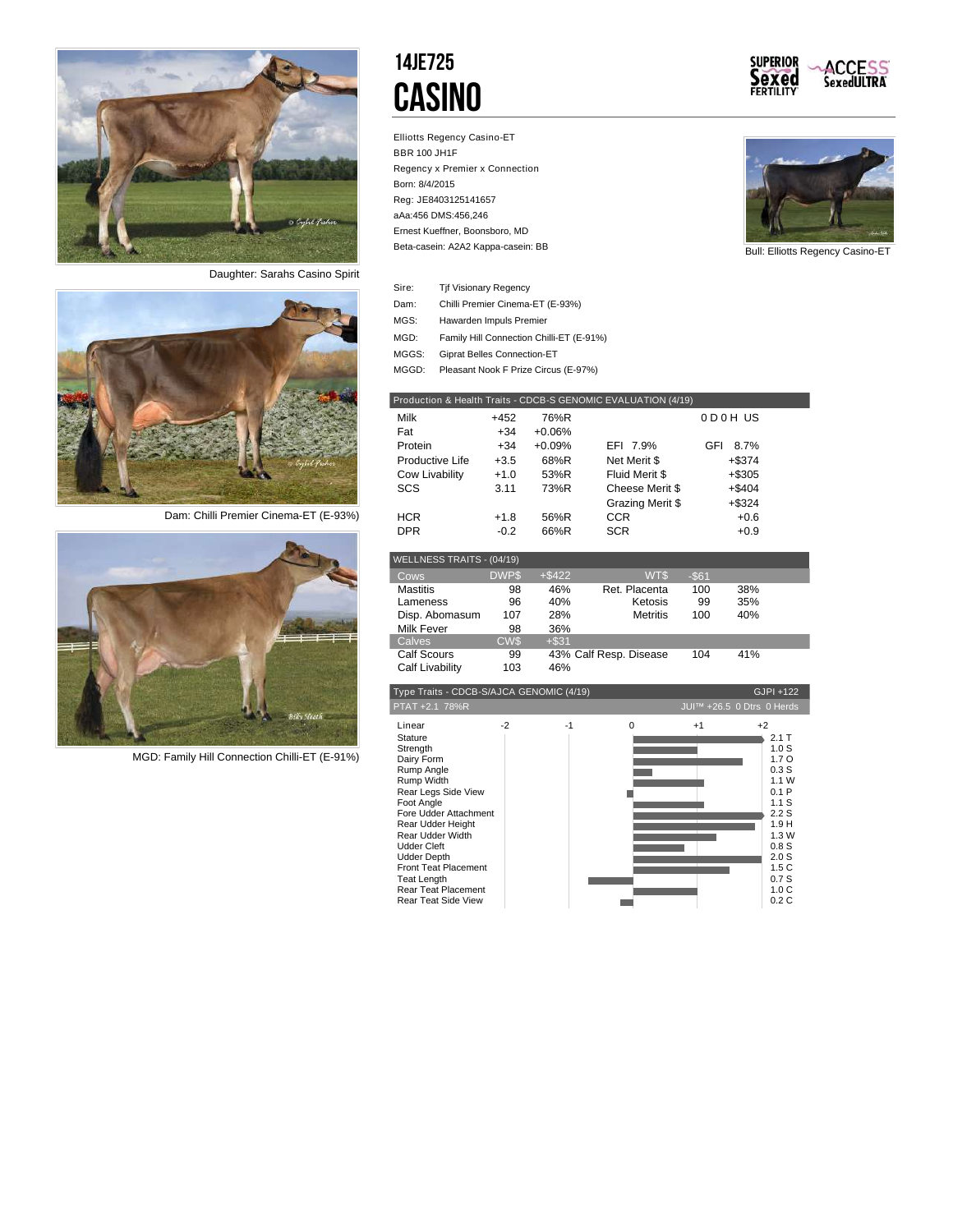

## **CONNACHT**



Puketawa King Connacht JG

| Connacht |
|----------|
|          |

| Born     | 15.08.2014 Al Code |             | 769864               |
|----------|--------------------|-------------|----------------------|
| aAa Code | 561432 Sire ID     |             | <b>NZ BHYD-14-60</b> |
| Color    | <b>Brown</b>       | Beta Casein | A2A2                 |

|    |                     |     | Okura Lika Murmur S3j    |
|----|---------------------|-----|--------------------------|
| тŌ | Roma Murmur Kingpin |     | Roma Manhatten Kate 2    |
|    | Pukerawa Mau Corona | пē. | <b>Marsden SN Maumau</b> |
|    |                     |     | Puketawa Blakes Coruba   |

### NZ Jersey base

|     |       | <b>Breeding Indicators</b> | 128 dtrs. 51 herds. |      |                                                      |
|-----|-------|----------------------------|---------------------|------|------------------------------------------------------|
|     |       |                            |                     |      | NZMI BW BW Rel Long LiveWt   % Health   % Efficiency |
| 183 | - 228 | 83                         | 346                 | - 12 | 9                                                    |

#### Production

|     |     |       |      |      | Milk (Its) Prot (kg) Prot (%) Fat (kg) Fat (%) Fat & Prot (kg) |
|-----|-----|-------|------|------|----------------------------------------------------------------|
| 484 | -21 | -4.10 | - 27 | 5.50 | 49                                                             |

#### Management & Health

| Fertility               | <b>BCS</b> |         |        |        | <b>SCS Calving Diff Gest Length Res Survival</b> |  |  |
|-------------------------|------------|---------|--------|--------|--------------------------------------------------|--|--|
| 3.0                     | 0 16       | $-0.48$ | $-0.9$ | $-1.8$ | -62                                              |  |  |
|                         |            |         |        |        |                                                  |  |  |
| Adaptability Milking    |            |         |        |        | 0.32                                             |  |  |
| <b>Shed Temperament</b> |            |         |        | 0.31   |                                                  |  |  |
| Milking Speed           |            |         |        | 0.13   |                                                  |  |  |
| <b>Overall Opinion</b>  |            |         |        |        | 0.39                                             |  |  |

| Conformation         | 62 dtrs classified |
|----------------------|--------------------|
| <b>Udder Overall</b> | 0.87               |
| Dairy Conformation   | 0.71               |
| <b>Stature</b>       | 0.06               |
| Capacity             | 0.74               |
| Rump Angle           | $-0.08$            |
| Rump Width           | 0.02               |
| Legs                 | $-0.09$            |
| <b>Udder Support</b> | 0.69               |
| <b>Front Udder</b>   | 0.63               |
| <b>Rear Udder</b>    | 0.83               |
| <b>Front Teat</b>    | 0.18               |
| Rear Teat            | 0.13               |

 $AE^{\geq}$ 

Information is from the **NZ Animal Evaluation** run

**18/03/2019**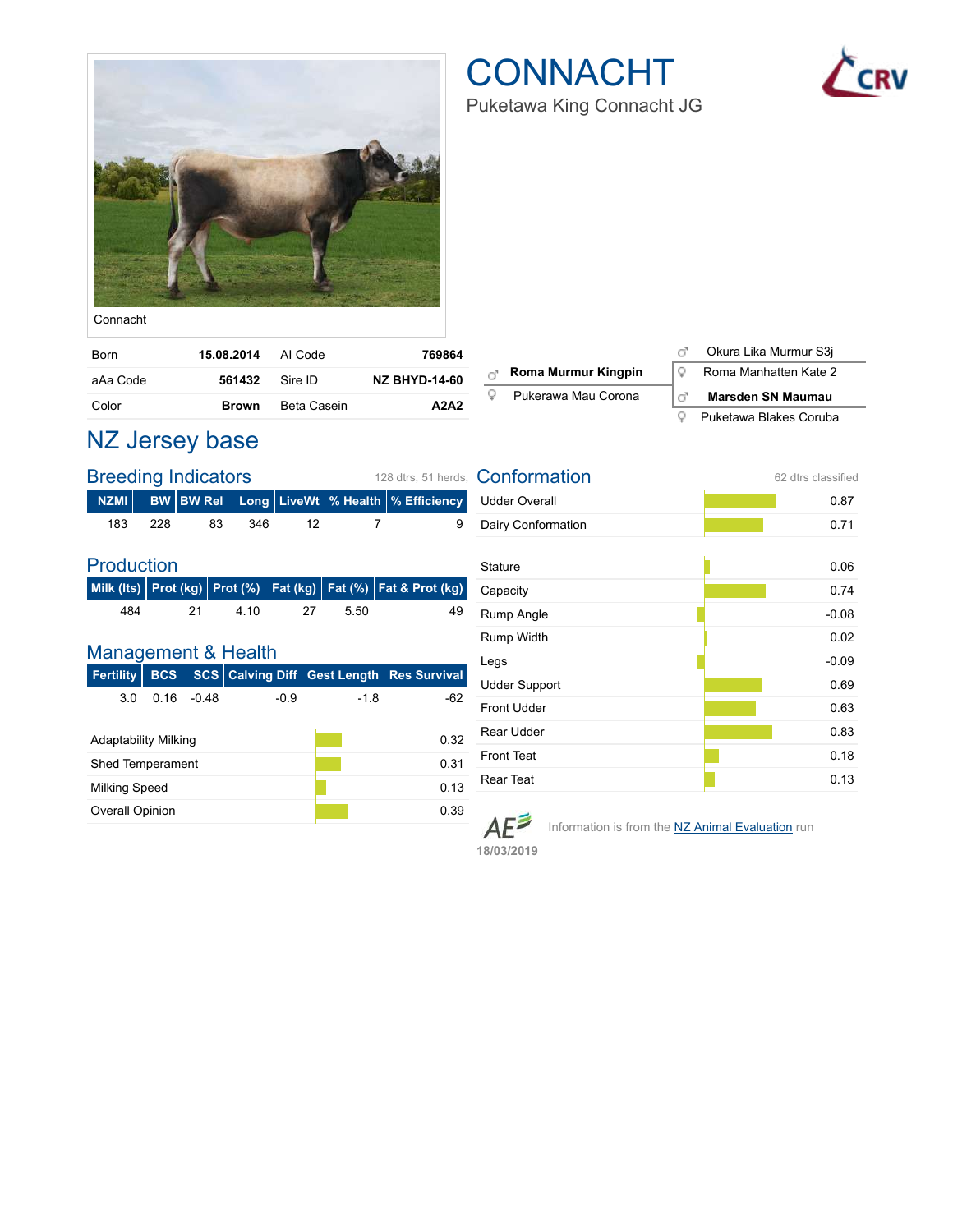

*Dam: Ahlem Plus Dee 42868 {6} (E-90%)*

### 14JE749 JX Dentine {3}

JX Ahlem Dentine {3}-ET BBR 92 JH1F JX Avon {2} x Plus {5} x Valentino Born: 11/1/2015 Reg: JEUSA67823081 aAa:423 Beta-casein: A2A2 Kappa-casein: BB Ahlem Farms Partnership, Hilmar, CA



Bull: JX Ahlem Dentine {3}-ET

| Sire: | JX Faria Brothers Avon {2}-ET      |
|-------|------------------------------------|
| Dam:  | Ahlem Plus Dee 42868 {6} (E-90%)   |
| MGS:  | Sweetie Plus latolas Bold {5}      |
| MGD:  | Ahlem Valentino Dee 38548 (VG-88%) |
| MGGS: | All Lynns Louie Valentino-ET       |
| MGGD: | Ahlem Headline Dee 34340 (VG-85%)  |

| Production & Health Traits - CDCB-S GENOMIC EVALUATION (4/19) |             |          |                  |          |           |  |  |
|---------------------------------------------------------------|-------------|----------|------------------|----------|-----------|--|--|
| Milk                                                          | $+1,142$    | 75%R     |                  |          | 0D0HUS    |  |  |
| Fat                                                           | $+22$       | $-0.15%$ |                  |          |           |  |  |
| Protein                                                       | $+33$       | $-0.04%$ | EFI 9.2%         | GFI      | 6.2%      |  |  |
| Productive Life                                               | $+4.5$      | 64%R     | Net Merit \$     |          | $+$ \$334 |  |  |
| Cow Livability                                                | $+0.2$      | 48%R     | Fluid Merit \$   |          | $+$ \$337 |  |  |
| SCS                                                           | 2.96        | 72%R     | Cheese Merit \$  |          | +\$333    |  |  |
|                                                               |             |          | Grazing Merit \$ |          | $+$ \$281 |  |  |
| <b>HCR</b>                                                    | $+1.0$      | 54%R     | <b>CCR</b>       |          | $+0.3$    |  |  |
| <b>DPR</b>                                                    | $-0.1$      | 63%R     | <b>SCR</b>       |          | $+0.1$    |  |  |
|                                                               |             |          |                  |          |           |  |  |
| WELLNESS TRAITS - (04/19)                                     |             |          |                  |          |           |  |  |
| Cows                                                          | <b>DWPS</b> | +\$388   | WT\$             | $-$ \$51 |           |  |  |
| <b>Mastitis</b>                                               | 98          | 49%      | Ret. Placenta    | 105      | 44%       |  |  |
| Lameness                                                      | 100         | 43%      | Ketosis          | 88       | 35%       |  |  |
| Disp. Abomasum                                                | 97          | 32%      | <b>Metritis</b>  | 98       | 43%       |  |  |
| Milk Fever                                                    | 98          | 41%      |                  |          |           |  |  |
| Calves                                                        | CW\$        | $+$ \$43 |                  |          |           |  |  |

Calf Scours Calf Scours 104 46% Calf Resp. Disease 96 Calf Livability 101 44%

| Type Traits - CDCB-S/AJCA GENOMIC (4/19)                                                                                                                                                                                                                                                                                      |      |                           |          |      |                                                                                                                                                    |
|-------------------------------------------------------------------------------------------------------------------------------------------------------------------------------------------------------------------------------------------------------------------------------------------------------------------------------|------|---------------------------|----------|------|----------------------------------------------------------------------------------------------------------------------------------------------------|
| PTAT +2.1 75%R                                                                                                                                                                                                                                                                                                                |      | JUI™ +27.9 0 Dtrs 0 Herds |          |      |                                                                                                                                                    |
| Linear<br>Stature<br>Strength<br>Dairy Form<br>Rump Angle<br>Rump Width<br>Rear Legs Side View<br>Foot Angle<br>Fore Udder Attachment<br>Rear Udder Height<br>Rear Udder Width<br><b>Udder Cleft</b><br><b>Udder Depth</b><br>Front Teat Placement<br><b>Teat Length</b><br>Rear Teat Placement<br><b>Rear Teat Side View</b> | $-2$ | $-1$                      | $\Omega$ | $+1$ | $+2$<br>2.2T<br>1.0 <sub>S</sub><br>0.6O<br>0.3S<br>0.8W<br>0.6P<br>0.9S<br>2.6S<br>1.8H<br>0.4W<br>0.5S<br>3.2S<br>0.1 W<br>0.2L<br>1.1C<br>0.0 B |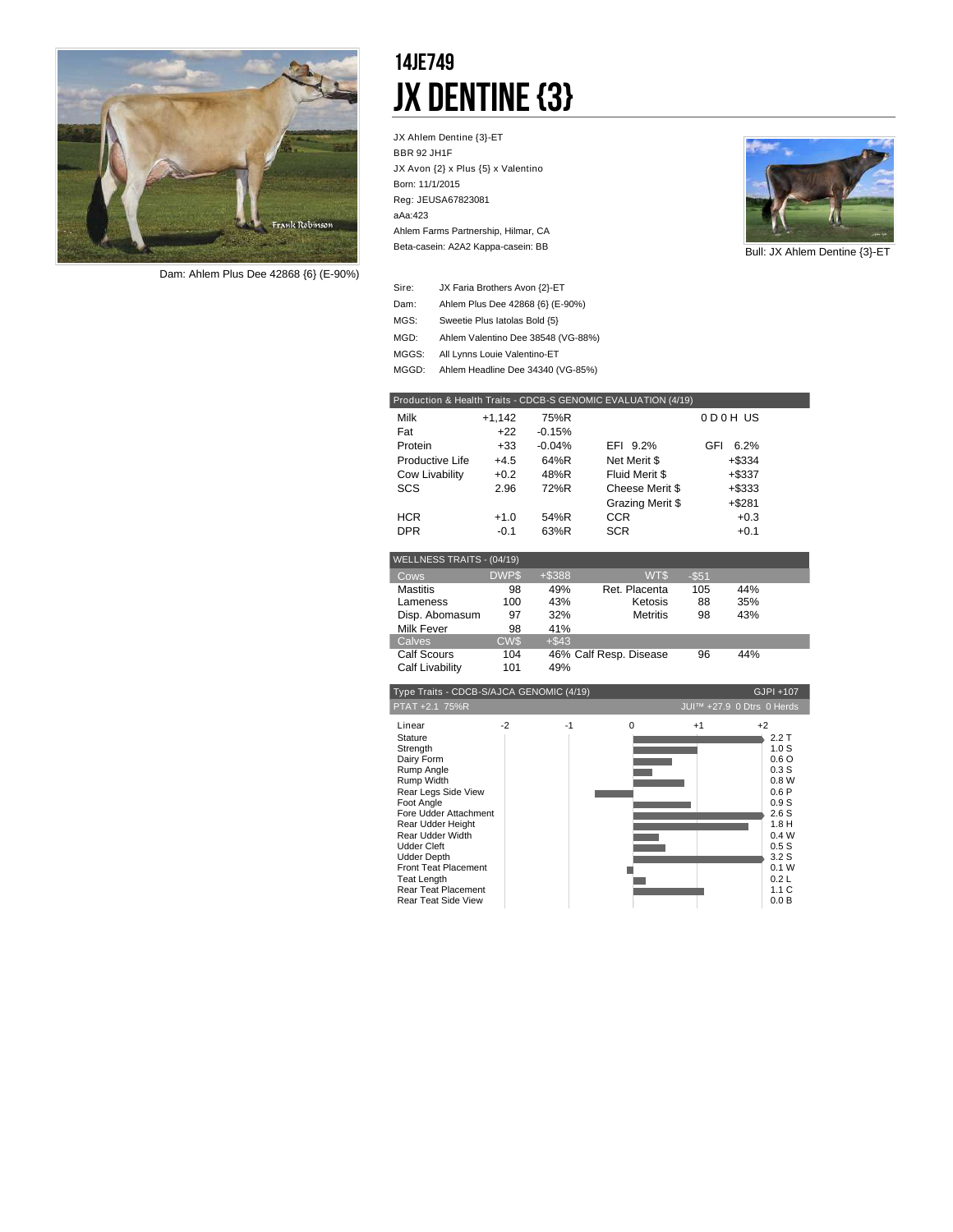### 14JE754 JX Grant {6}



JX Crescent Volcano Grant {6} BBR 100 JH1F Volcano x Galvanize x Louie Born: 10/4/2015 Reg: JEUSA67295728 aAa:432 DMS:234,345 Beta-casein: A2A2 Kappa-casein: AB Crescent Farm, Walpole, NH



Bull: JX Crescent Volcano Grant {6}

- All Lynns Legal Volcano-ET Sire:
- Dam: JX Oomsdale Gavriel Galvan Grady {5} (VG-86%)
- Buttercrest Galvanize MGS:
- JX Oomsdale Louie Garyn Gavrielle {4}-ET (VG-86%) MGD:
- MGGS: Tollenaars Impuls Louie 260-ET
- MGGD: JX Oomsdale Casey latola Garyn {3} (E-90%)

| Production & Health Traits - CDCB-S GENOMIC EVALUATION (4/19) |        |          |                  |             |  |  |
|---------------------------------------------------------------|--------|----------|------------------|-------------|--|--|
| Milk                                                          | +846   | 76%R     |                  | 0D0HUS      |  |  |
| Fat                                                           | +58    | $+0.09%$ |                  |             |  |  |
| Protein                                                       | +38    | $+0.04%$ | EFI 9.4%         | GFI<br>9.1% |  |  |
| Productive Life                                               | $+4.8$ | 68%R     | Net Merit \$     | $+$ \$496   |  |  |
| Cow Livability                                                | $+0.5$ | 56%R     | Fluid Merit \$   | $+$ \$450   |  |  |
| SCS                                                           | 2.97   | 73%R     | Cheese Merit \$  | $+$ \$517   |  |  |
|                                                               |        |          | Grazing Merit \$ | $+$ \$412   |  |  |
| <b>HCR</b>                                                    | $+1.4$ | 54%R     | <b>CCR</b>       | $-0.2$      |  |  |
| <b>DPR</b>                                                    | $-0.7$ | 66%R     | <b>SCR</b>       | $+1.7$      |  |  |
|                                                               |        |          |                  |             |  |  |

| <b>WELLNESS TRAITS - (04/19)</b> |             |           |                        |          |     |  |
|----------------------------------|-------------|-----------|------------------------|----------|-----|--|
| Cows                             | <b>DWPS</b> | $+$ \$485 | WT\$                   | $-$ \$65 |     |  |
| <b>Mastitis</b>                  | 97          | 54%       | Ret. Placenta          | 98       | 48% |  |
| Lameness                         | 99          | 51%       | Ketosis                | 95       | 45% |  |
| Disp. Abomasum                   | 97          | 43%       | <b>Metritis</b>        | 102      | 49% |  |
| Milk Fever                       | 97          | 47%       |                        |          |     |  |
| Calves                           | <b>CWS</b>  | $-$11$    |                        |          |     |  |
| <b>Calf Scours</b>               | 93          |           | 50% Calf Resp. Disease | 104      | 48% |  |
| Calf Livability                  | 102         | 52%       |                        |          |     |  |
|                                  |             |           |                        |          |     |  |

| Type Traits - CDCB-S/AJCA GENOMIC (4/19)<br>GJPI +151                                                                                                                                                                                                                                                                         |                           |      |          |      |                                                                                                                                                   |  |
|-------------------------------------------------------------------------------------------------------------------------------------------------------------------------------------------------------------------------------------------------------------------------------------------------------------------------------|---------------------------|------|----------|------|---------------------------------------------------------------------------------------------------------------------------------------------------|--|
| PTAT +2.0 77%R                                                                                                                                                                                                                                                                                                                | JUI™ +22.2 0 Dtrs 0 Herds |      |          |      |                                                                                                                                                   |  |
| Linear<br>Stature<br>Strength<br>Dairy Form<br>Rump Angle<br>Rump Width<br>Rear Legs Side View<br>Foot Angle<br>Fore Udder Attachment<br>Rear Udder Height<br>Rear Udder Width<br><b>Udder Cleft</b><br><b>Udder Depth</b><br><b>Front Teat Placement</b><br>Teat Length<br>Rear Teat Placement<br><b>Rear Teat Side View</b> | $-2$                      | $-1$ | $\Omega$ | $+1$ | $+2$<br>1.7T<br>0.4S<br>1.7 <sub>O</sub><br>0.9S<br>0.6W<br>0.3S<br>0.1S<br>1.9S<br>1.5H<br>1.3W<br>0.3S<br>1.9S<br>1.9C<br>0.4S<br>0.9C<br>0.1 B |  |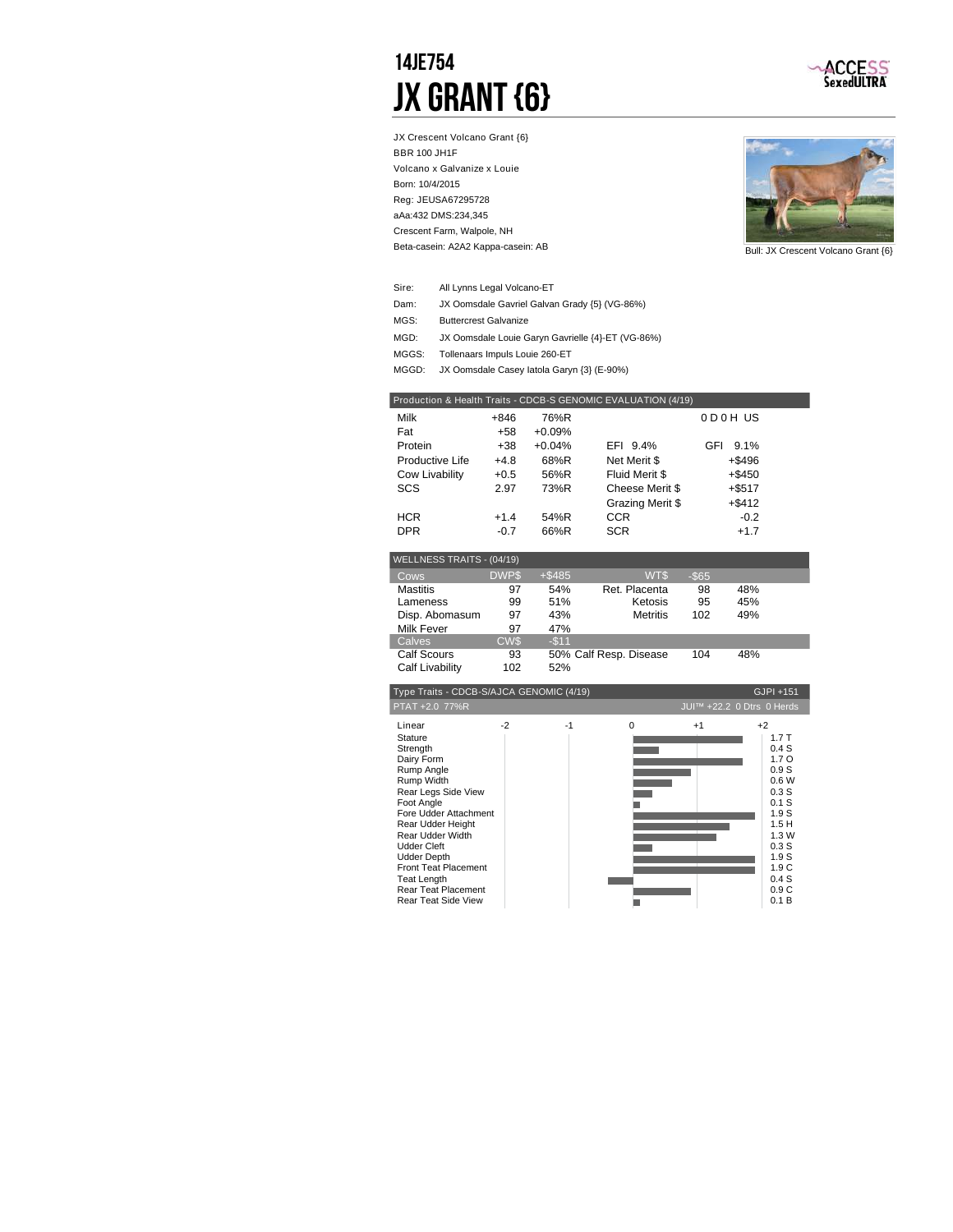

*Dam: Sun Valley Dimension Jersee (E-90%)*

### 14JE1626 Jeronimo



Sun Valley Marcin Jeronimo-ET BBR 100 JH1F Marcin x Dimension x Tbone Born: 11/21/2016 Reg: JEUSA119873803 aAa:243 DMS:561,135 Beta-casein: A2A2 Kappa-casein: BB Sun Valley Farm, Cloverdale, OR

- Glynn Valentino Marcin Sire:
- Dam: Sun Valley Dimension Jersee (E-90%)
- Sunset Canyon Dimension-ET MGS:
- Sun Valley Tbone Jersee (VG-88%) MGD:
- MGGS: Richies Jace Tbone A364
- MGGD: Sun Valley Impuls Jerseygal (VG-83%)

| Milk            | $+1,286$ | 77%R     |                  | 0 D 0 H US  |
|-----------------|----------|----------|------------------|-------------|
| Fat             | $+53$    | $-0.04%$ |                  |             |
| Protein         | +56      | $+0.05%$ | EFI 8.8%         | GFI<br>8.7% |
| Productive Life | $+5.2$   | 69%R     | Net Merit \$     | +\$542      |
| Cow Livability  | $+1.1$   | 55%R     | Fluid Merit \$   | $+ $478$    |
| SCS             | 2.91     | 74%R     | Cheese Merit \$  | $+ $573$    |
|                 |          |          | Grazing Merit \$ | $+$ \$408   |
| <b>HCR</b>      | $+2.9$   | 54%R     | CCR              | $-2.1$      |
| <b>DPR</b>      | $-2.5$   | 66%R     | <b>SCR</b>       | $-0.5$      |

| $VCLLIVLOO INATIO - (07/19)$ |             |           |                        |         |     |  |
|------------------------------|-------------|-----------|------------------------|---------|-----|--|
| Cows                         | <b>DWPS</b> | $+$ \$632 | WT\$                   | $-$109$ |     |  |
| <b>Mastitis</b>              | 95          | 52%       | Ret. Placenta          | 106     | 46% |  |
| Lameness                     | 95          | 49%       | Ketosis                | 91      | 45% |  |
| Disp. Abomasum               | 106         | 40%       | <b>Metritis</b>        | 97      | 47% |  |
| <b>Milk Fever</b>            | 95          | 43%       |                        |         |     |  |
| <b>Calves</b>                | CW\$        | $+$ \$95  |                        |         |     |  |
| <b>Calf Scours</b>           | 109         |           | 49% Calf Resp. Disease | 109     | 46% |  |
| Calf Livability              | 102         | 52%       |                        |         |     |  |

| Type Traits - CDCB-S/AJCA GENOMIC (4/19)                                                                                                                                                                                                                                                                                             |      |      |          |      | GJPI +167                                                                                                                                                      |
|--------------------------------------------------------------------------------------------------------------------------------------------------------------------------------------------------------------------------------------------------------------------------------------------------------------------------------------|------|------|----------|------|----------------------------------------------------------------------------------------------------------------------------------------------------------------|
| PTAT +2.1 78%R                                                                                                                                                                                                                                                                                                                       |      |      |          |      | JUI™ +24.9 0 Dtrs 0 Herds                                                                                                                                      |
| Linear<br>Stature<br>Strength<br>Dairy Form<br>Rump Angle<br>Rump Width<br>Rear Legs Side View<br>Foot Angle<br>Fore Udder Attachment<br>Rear Udder Height<br>Rear Udder Width<br><b>Udder Cleft</b><br><b>Udder Depth</b><br><b>Front Teat Placement</b><br><b>Teat Length</b><br>Rear Teat Placement<br><b>Rear Teat Side View</b> | $-2$ | $-1$ | $\Omega$ | $+1$ | $+2$<br>2.3T<br>1.5S<br>1.3 <sub>O</sub><br>0.3H<br>1.6 W<br>1.1P<br>1.3S<br>2.9S<br>1.7H<br>0.9W<br>0.3S<br>2.1 S<br>1.7 <sub>C</sub><br>0.4L<br>0.9C<br>0.8C |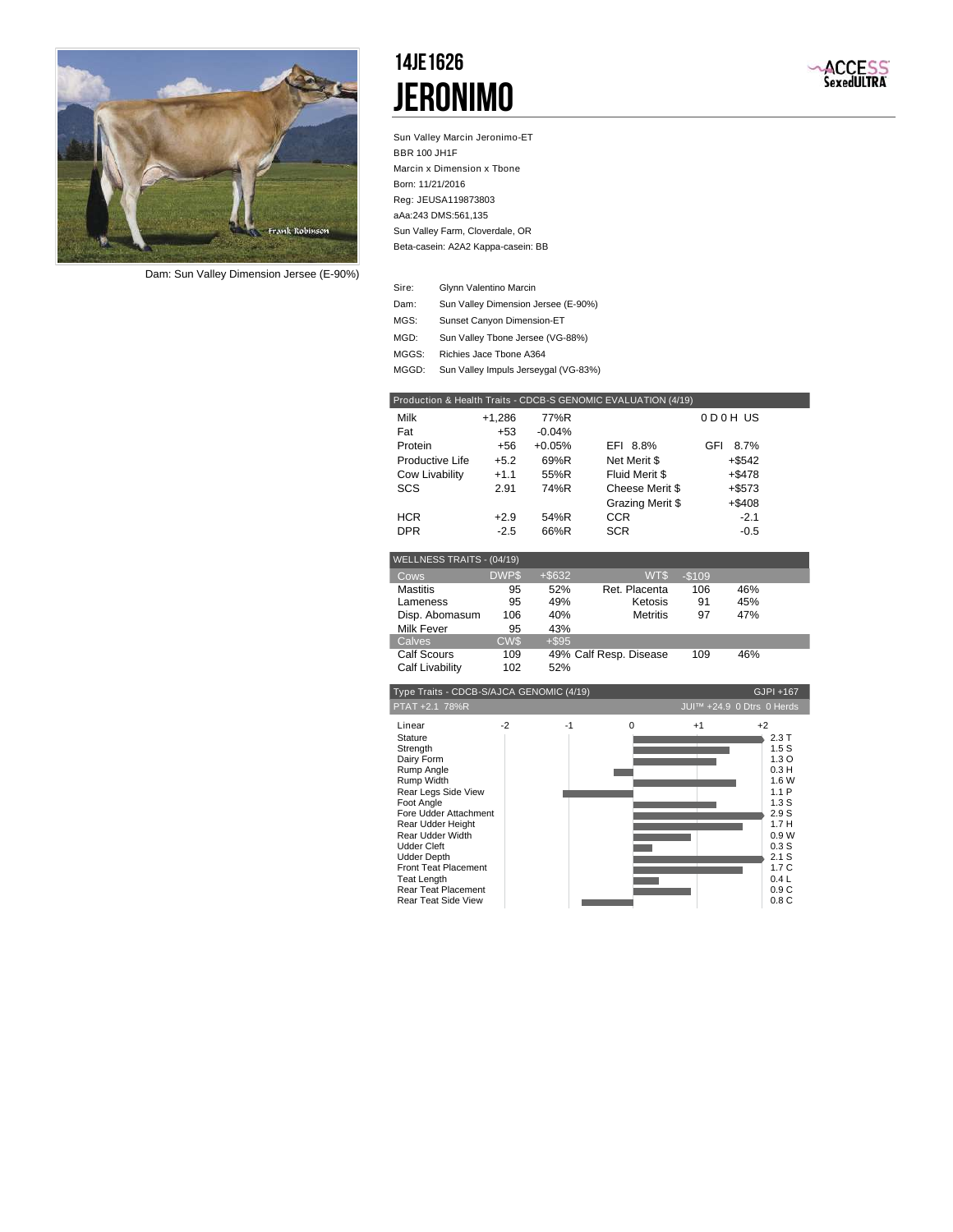### 14JE1658 **JX DANCER {3}**



JX Oak Lane Avon Dancer {3}-ET BBR 100 JH1F JX Avon {2} x Chisel x Dazzler Born: 2/4/2017 Reg: JEUSA67742194 aAa:534 Beta-casein: A2A2 Kappa-casein: BB Oak Lane Jerseys, Alexandria, SD



Bull: JX Oak Lane Avon Dancer {3}-ET

| Sire: | JX Faria Brothers Avon {2}-ET            |
|-------|------------------------------------------|
| Dam:  | Oaklane Chisel Daisy 2126-ET (VG-80%)    |
| MGS:  | Shan-Mar Hilario Chisel-ET               |
| MGD:  | Sunset Canyon Dzzler V Maid 2348 (E-90%) |
| MGGS: | Sunset Canyon Dazzler-ET                 |

MGGD: Sunset Canyon Valen I Maid 118-ET (VG-85%)

| Milk            | $+1,192$ | 76%R     |                  | 0D0HUS             |  |
|-----------------|----------|----------|------------------|--------------------|--|
| Fat             | $+35$    | $-0.10%$ |                  |                    |  |
| Protein         | $+37$    | $-0.03%$ | EFI 9.0%         | <b>GFI</b><br>7.5% |  |
| Productive Life | $+7.1$   | 66%R     | Net Merit \$     | $+$ \$537          |  |
| Cow Livability  | $+3.7$   | 50%R     | Fluid Merit \$   | $+$ \$532          |  |
| <b>SCS</b>      | 2.97     | 73%R     | Cheese Merit \$  | $+$ \$540          |  |
|                 |          |          | Grazing Merit \$ | $+$ \$516          |  |
| <b>HCR</b>      | $+4.4$   | 53%R     | CCR              | $+3.3$             |  |
| <b>DPR</b>      | $+2.5$   | 65%R     |                  |                    |  |

| WELLNESS TRAITS - (04/19) |             |          |                        |          |     |  |
|---------------------------|-------------|----------|------------------------|----------|-----|--|
|                           |             |          |                        |          |     |  |
| Cows                      | <b>DWPS</b> | $+ $533$ | WT\$                   | $-$ \$26 |     |  |
| <b>Mastitis</b>           | 100         | 44%      | Ret. Placenta          | 103      | 38% |  |
| Lameness                  | 98          | 38%      | Ketosis                | 104      | 32% |  |
| Disp. Abomasum            | 108         | 28%      | <b>Metritis</b>        | 95       | 40% |  |
| Milk Fever                | 100         | 35%      |                        |          |     |  |
| Calves                    | <b>CWS</b>  | $-$ \$31 |                        |          |     |  |
| <b>Calf Scours</b>        | 89          |          | 41% Calf Resp. Disease | 105      | 39% |  |
| Calf Livability           | 103         | 44%      |                        |          |     |  |

| Type Traits - CDCB-S/AJCA GENOMIC (4/19)                                                                                                                                                                                                                                                                                      |      |      |          |      | GJPI +168                                                                                                                                        |
|-------------------------------------------------------------------------------------------------------------------------------------------------------------------------------------------------------------------------------------------------------------------------------------------------------------------------------|------|------|----------|------|--------------------------------------------------------------------------------------------------------------------------------------------------|
| PTAT +2.2 77%R                                                                                                                                                                                                                                                                                                                |      |      |          |      | JUI™ +30.0 0 Dtrs 0 Herds                                                                                                                        |
| Linear<br>Stature<br>Strength<br>Dairy Form<br>Rump Angle<br>Rump Width<br>Rear Legs Side View<br>Foot Angle<br>Fore Udder Attachment<br>Rear Udder Height<br>Rear Udder Width<br><b>Udder Cleft</b><br><b>Udder Depth</b><br>Front Teat Placement<br><b>Teat Length</b><br>Rear Teat Placement<br><b>Rear Teat Side View</b> | $-2$ | $-1$ | $\Omega$ | $+1$ | $+2$<br>2.0T<br>0.9S<br>0.9O<br>0.7S<br>0.7W<br>0.1P<br>1.0S<br>2.7S<br>1.6H<br>0.7W<br>0.7S<br>3.0 <sub>S</sub><br>1.1C<br>0.3S<br>0.7C<br>0.6C |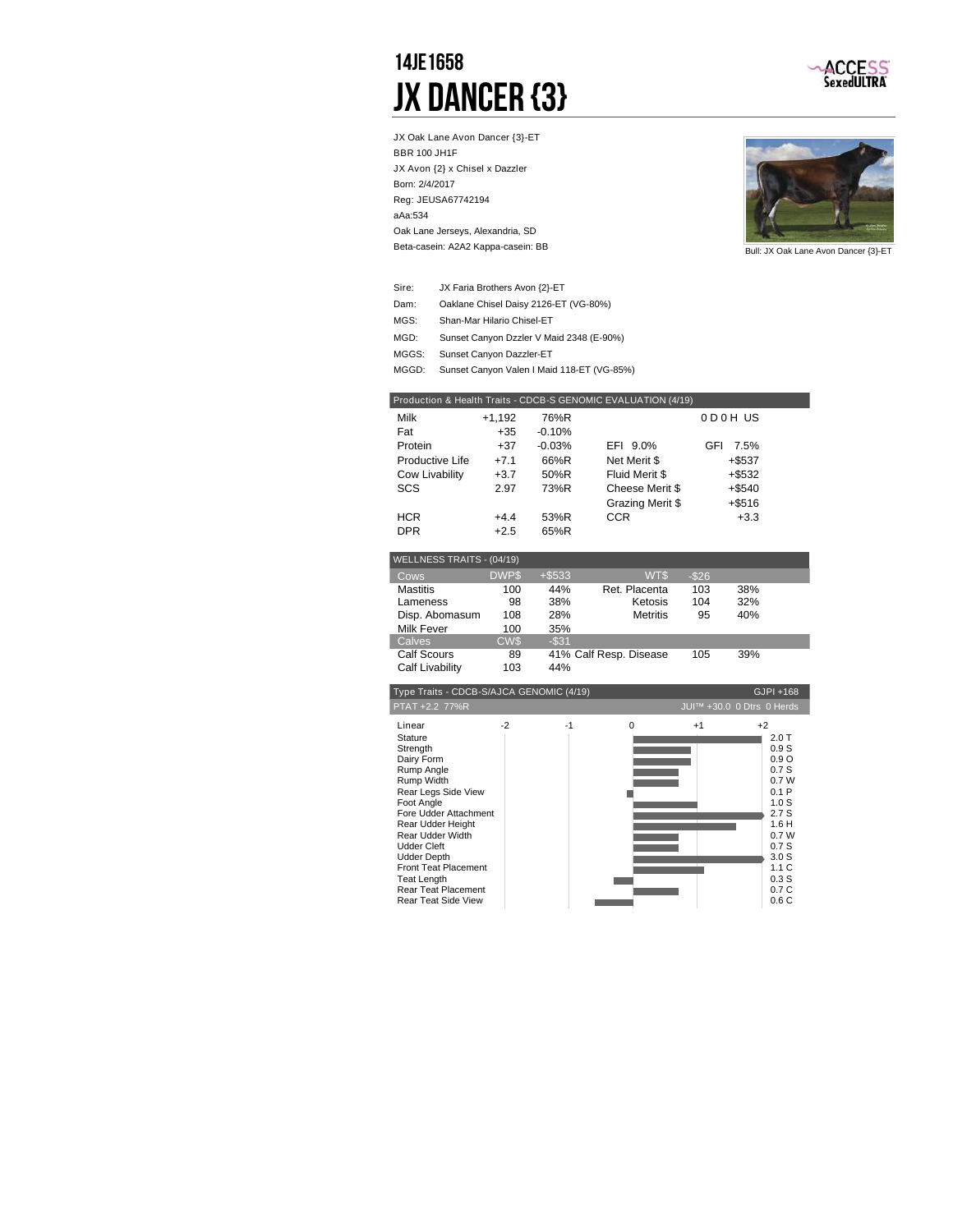### 14JE762 JX Gunsmoke {3}



JX Highview Gunsmoke {3} BBR 93 JH1F JX Marlo {2} x Magnum x Lexicon Born: 2/18/2016 Reg: JE8403130020244 aAa:462 Beta-casein: A2A2 Kappa-casein: BB James Oelfke Family, Hamburg, MN



Bull: JX Highview Gunsmoke {3}

| Sire: | JX Faria Brothers Marlo {2}-ET   |
|-------|----------------------------------|
| Dam:  | Highview Magnum 4114 (VG-81%)    |
| MGS:  | Wilsonview Jevon Magnum-ET       |
| MGD:  | Highview Lexicon Amelia (VG-86%) |
| MGGS: | Dutch Hollow Lexicon             |
| MGGD: | <b>Highview Country Sofie</b>    |
|       |                                  |

|                           |             |           | Production & Health Traits - CDCB-S GENOMIC EVALUATION (4/19) |         |           |  |
|---------------------------|-------------|-----------|---------------------------------------------------------------|---------|-----------|--|
| Milk                      | $+1,119$    | 76%R      |                                                               |         | 0D0HUS    |  |
| Fat                       | $+64$       | $+0.05%$  |                                                               |         |           |  |
| Protein                   | $+47$       | $+0.03%$  | EFI 7.8%                                                      | GFI     | 6.8%      |  |
| Productive Life           | $+3.5$      | 68%R      | Net Merit \$                                                  |         | +\$496    |  |
| Cow Livability            | $-0.8$      | 54%R      | Fluid Merit \$                                                |         | $+$ \$446 |  |
| SCS                       | 2.92        | 73%R      | Cheese Merit \$                                               |         | +\$520    |  |
|                           |             |           | Grazing Merit \$                                              |         | $+$ \$399 |  |
| <b>HCR</b>                | $+1.1$      | 55%R      | CCR.                                                          |         | $-0.9$    |  |
| <b>DPR</b>                | $-1.7$      | 66%R      | <b>SCR</b>                                                    |         | $+0.3$    |  |
|                           |             |           |                                                               |         |           |  |
| WELLNESS TRAITS - (04/19) |             |           |                                                               |         |           |  |
| Cows                      | <b>DWPS</b> | $+$ \$456 | W <sub>T</sub> \$                                             | $-$148$ |           |  |
| <b>Mastitis</b>           | 91          | 45%       | Ret. Placenta                                                 | 92      | 37%       |  |
| Lameness                  | 100         | 40%       | Ketosis                                                       | 103     | 31%       |  |
| Disp. Abomasum            | 105         | 29%       | <b>Metritis</b>                                               | 99      | 39%       |  |
| <b>Milk Fever</b>         | 91          | 35%       |                                                               |         |           |  |
| Calves                    | <b>CWS</b>  | $+$ \$34  |                                                               |         |           |  |
| <b>Calf Scours</b>        | 99          |           | 41% Calf Resp. Disease                                        | 107     | 39%       |  |
| Calf Livability           | 103         | 45%       |                                                               |         |           |  |
|                           |             |           |                                                               |         |           |  |

| Type Traits - CDCB-S/AJCA GENOMIC (4/19)                                                                                                                                                                                                                                                                                             |      |      |          | GJPI +151 |                                                                                                                                                   |
|--------------------------------------------------------------------------------------------------------------------------------------------------------------------------------------------------------------------------------------------------------------------------------------------------------------------------------------|------|------|----------|-----------|---------------------------------------------------------------------------------------------------------------------------------------------------|
| PTAT +1.3 76%R                                                                                                                                                                                                                                                                                                                       |      |      |          |           | JUI™ +14.2 0 Dtrs 0 Herds                                                                                                                         |
| Linear<br><b>Stature</b><br>Strength<br>Dairy Form<br>Rump Angle<br>Rump Width<br>Rear Legs Side View<br>Foot Angle<br>Fore Udder Attachment<br>Rear Udder Height<br>Rear Udder Width<br><b>Udder Cleft</b><br><b>Udder Depth</b><br><b>Front Teat Placement</b><br>Teat Length<br>Rear Teat Placement<br><b>Rear Teat Side View</b> | $-2$ | $-1$ | $\Omega$ | $+1$      | $+2$<br>0.7T<br>0.5S<br>1.6 <sub>O</sub><br>0.3H<br>0.6W<br>0.1S<br>0.4S<br>1.4S<br>1.1H<br>1.2W<br>0.7S<br>1.0 S<br>0.5C<br>0.4L<br>0.9C<br>0.1C |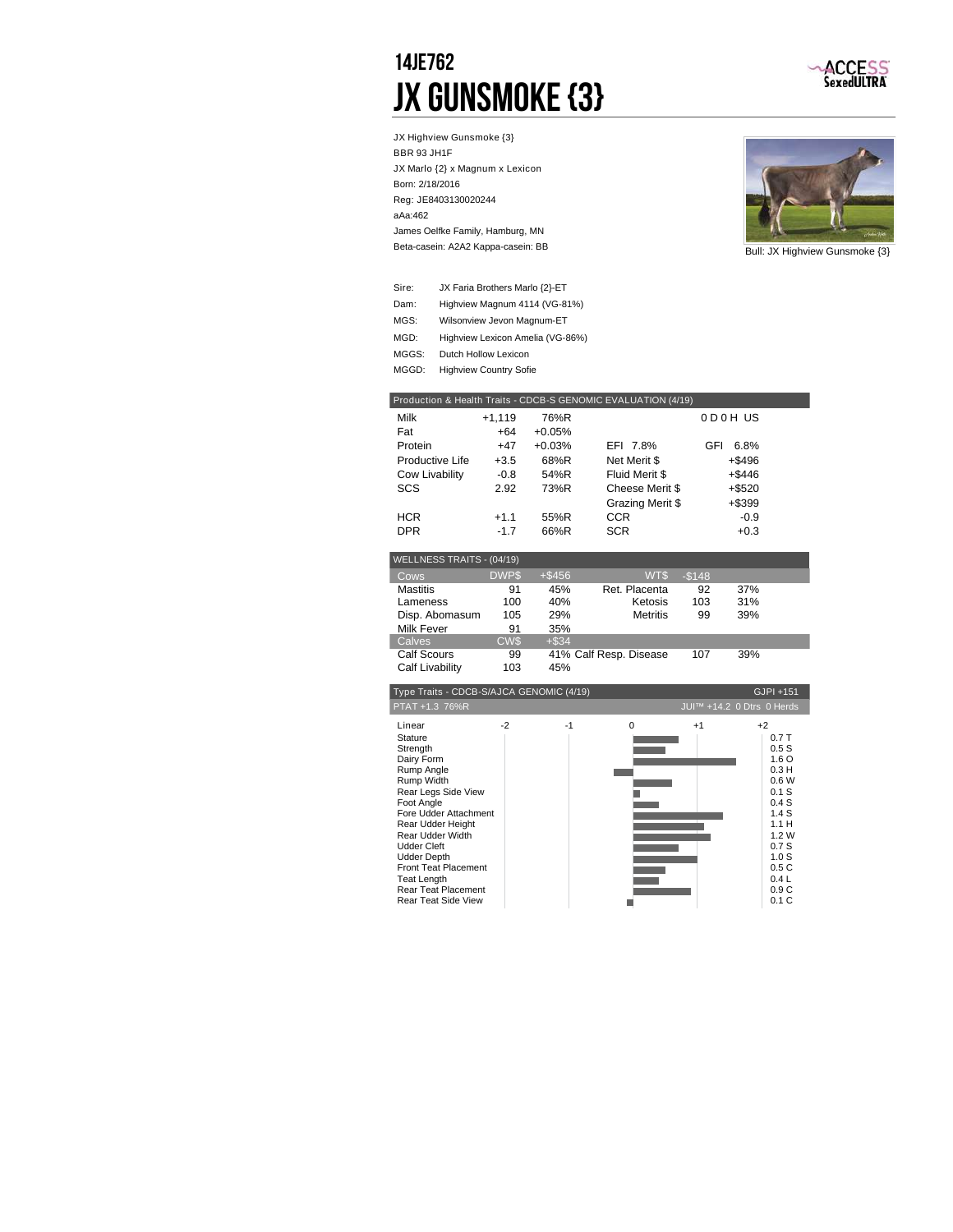

*Daughter: JX Faria Brothers Marlo 260505 {3} (VG-86%)*



*Daughter: Aardema 55533-Grade*



*Daughter: JX Ahlem Marlo Pride 47265 {3}-ET (VG-81%)*

### 14JE652 JX MARLO {2}

JX Faria Brothers Marlo {2}-ET BBR 87 Hilario x Action Born: 4/5/2013 Reg: JE8403011610022 aAa:315 DMS:561,126 Beta-casein: A2A2 Kappa-casein: BB Faria Brothers Dairies, Dumas, TX



ACCESS<br>SexedULTRA

Bull: JX Faria Brothers Marlo {2}-ET

| Sire: | Cal-Mart Renegade Hilario-ET                    |
|-------|-------------------------------------------------|
| Dam:  | JX Faria Brothers Action Dean Smith {1} (E-92%) |
| MGS:  | Forest Glen Avery Action-ET                     |
| MGD:  | UR Faria Brothers 1236                          |

| Production & Health Traits - CDCB-M GENOMIC EVALUATION (4/19) |        |          |                  |                  |  |  |  |
|---------------------------------------------------------------|--------|----------|------------------|------------------|--|--|--|
| Milk                                                          | $+595$ | 99%R     |                  | 3,595 D 153 H US |  |  |  |
| Fat                                                           | +66    | $+0.19%$ |                  |                  |  |  |  |
| Protein                                                       | $+28$  | $+0.03%$ | EFI 8.6%         | GFI<br>7.3%      |  |  |  |
| Productive Life                                               | $+5.7$ | 90%R     | Net Merit \$     | +\$536           |  |  |  |
| Cow Livability                                                | $+1.2$ | 69%R     | Fluid Merit \$   | $+$ \$497        |  |  |  |
| SCS                                                           | 2.91   | 99%R     | Cheese Merit \$  | $+$ \$554        |  |  |  |
|                                                               |        |          | Grazing Merit \$ | $+$ \$430        |  |  |  |
| <b>HCR</b>                                                    | $+1.1$ | 96%R     | <b>CCR</b>       | $-1.2$           |  |  |  |
| <b>DPR</b>                                                    | $-1.2$ | 96%R     | <b>SCR</b>       | $+0.2$           |  |  |  |

| WELLNESS TRAITS - (04/19) |             |          |                        |          |     |  |
|---------------------------|-------------|----------|------------------------|----------|-----|--|
| Cows                      | <b>DWPS</b> | $+ $585$ | WT\$                   | $-$ \$32 |     |  |
| <b>Mastitis</b>           | 99          | 76%      | Ret. Placenta          | 92       | 73% |  |
| Lameness                  | 101         | 71%      | Ketosis                | 101      | 49% |  |
| Disp. Abomasum            | 101         | 56%      | <b>Metritis</b>        | 95       | 76% |  |
| Milk Fever                | 99          | 67%      |                        |          |     |  |
| Calves                    | <b>CWS</b>  | $+ $14$  |                        |          |     |  |
| <b>Calf Scours</b>        | 95          |          | 88% Calf Resp. Disease | 104      | 85% |  |
| Calf Livability           | 105         | 93%      |                        |          |     |  |

| Type Traits - AJCA TYPE SUMMARY (4/19)                                                                                                                                                                                                                                                                                               |      |      |          |      | GJPI +149                                                                                                                                                      |
|--------------------------------------------------------------------------------------------------------------------------------------------------------------------------------------------------------------------------------------------------------------------------------------------------------------------------------------|------|------|----------|------|----------------------------------------------------------------------------------------------------------------------------------------------------------------|
| PTAT +2.3 98%R                                                                                                                                                                                                                                                                                                                       |      |      |          |      | JUI™ +25.2 937 Dtrs 85 Herds                                                                                                                                   |
| Linear<br>Stature<br>Strength<br>Dairy Form<br>Rump Angle<br>Rump Width<br>Rear Legs Side View<br>Foot Angle<br>Fore Udder Attachment<br>Rear Udder Height<br>Rear Udder Width<br><b>Udder Cleft</b><br><b>Udder Depth</b><br><b>Front Teat Placement</b><br><b>Teat Length</b><br>Rear Teat Placement<br><b>Rear Teat Side View</b> | $-2$ | $-1$ | $\Omega$ | $+1$ | $+2$<br>1.0T<br>0.2S<br>1.4 <sub>O</sub><br>0.4H<br>1.0 W<br>0.4P<br>1.2S<br>2.3S<br>1.6H<br>0.0 W<br>0.7S<br>2.6S<br>0.6C<br>0.4L<br>1.0 <sub>C</sub><br>0.1C |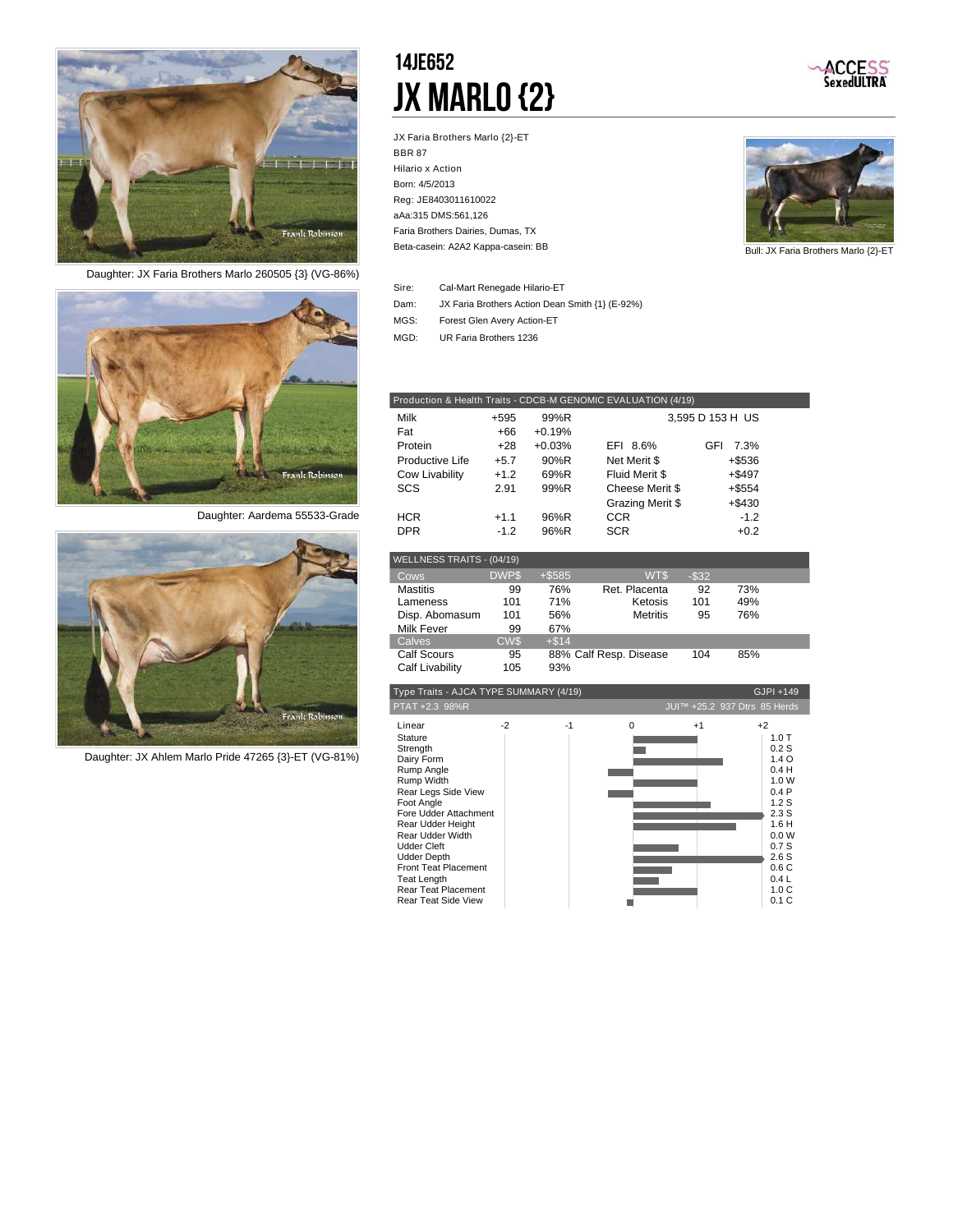

*Dam: Shan-Mar Hilario Charlene-ET (E-90%)*



*Dam: Shan-Mar Hilario Charlene-ET (E-90%)*



*MGGD: Shan-Mar Legacy Carissa-ET (VG-86%)*

### 14JE760 **KINGSTON**



Shan-Mar Lemonhead Kingston-ET BBR 100 JH1F Lemonhead x Hilario x Legal Born: 10/16/2015 Reg: JEUSA67460159 aAa:243 Beta-casein: A2A2 Kappa-casein: BB Mark & Shannon Gardner, Dayton, PA

| Sire: | Steinhauers Samson Lemonhead         |
|-------|--------------------------------------|
| Dam:  | Shan-Mar Hilario Charlene-ET (E-90%) |
| MGS:  | Cal-Mart Renegade Hilario-ET         |
| MGD:  | Shan-Mar Legal Charisma (E-90%)      |
| MGGS: | Tollenaars Impuls Legal 233-ET       |
| MGGD: | Shan-Mar Legacy Carissa-ET (VG-86%)  |
|       |                                      |

| Production & Health Traits - CDCB-S GENOMIC EVALUATION (4/19) |        |          |                  |             |  |  |  |
|---------------------------------------------------------------|--------|----------|------------------|-------------|--|--|--|
| Milk                                                          | $+155$ | 76%R     |                  | ODOH US     |  |  |  |
| Fat                                                           | $+73$  | $+0.33%$ |                  |             |  |  |  |
| Protein                                                       | +36    | $+0.15%$ | EFI 8.5%         | 8.1%<br>GFI |  |  |  |
| Productive Life                                               | $+3.3$ | 67%R     | Net Merit \$     | $+$ \$523   |  |  |  |
| Cow Livability                                                | $+0.1$ | 52%R     | Fluid Merit \$   | $+ $408$    |  |  |  |
| SCS                                                           | 2.87   | 73%R     | Cheese Merit \$  | $+ $576$    |  |  |  |
|                                                               |        |          | Grazing Merit \$ | $+ $449$    |  |  |  |
| <b>HCR</b>                                                    | $+0.7$ | 53%R     | <b>CCR</b>       | $-0.6$      |  |  |  |
| <b>DPR</b>                                                    | $-0.5$ | 65%R     | <b>SCR</b>       | $-1.1$      |  |  |  |

| WELLNESS TRAITS - (04/19) |             |          |                        |         |     |  |
|---------------------------|-------------|----------|------------------------|---------|-----|--|
| Cows                      | <b>DWPS</b> | $+ $476$ | WT\$                   | $-$115$ |     |  |
| <b>Mastitis</b>           | 96          | 48%      | Ret. Placenta          | 94      | 40% |  |
| Lameness                  | 91          | 43%      | Ketosis                | 96      | 35% |  |
| Disp. Abomasum            | 99          | 32%      | <b>Metritis</b>        | 93      | 39% |  |
| <b>Milk Fever</b>         | 96          | 38%      |                        |         |     |  |
| Calves                    | <b>CWS</b>  | $-$ \$22 |                        |         |     |  |
| Calf Scours               | 90          |          | 42% Calf Resp. Disease | 107     | 41% |  |
| Calf Livability           | 103         | 47%      |                        |         |     |  |

| Type Traits - CDCB-S/AJCA GENOMIC (4/19)<br>GJPI +162                                                                                                                                                                                                                                                                  |      |      |   |      |                                                                                                                                         |
|------------------------------------------------------------------------------------------------------------------------------------------------------------------------------------------------------------------------------------------------------------------------------------------------------------------------|------|------|---|------|-----------------------------------------------------------------------------------------------------------------------------------------|
| PTAT +1.6 77%R                                                                                                                                                                                                                                                                                                         |      |      |   |      | JUI™ +18.8 0 Dtrs 0 Herds                                                                                                               |
| Linear<br>Stature<br>Strength<br>Dairy Form<br>Rump Angle<br>Rump Width<br>Rear Legs Side View<br>Foot Angle<br>Fore Udder Attachment<br>Rear Udder Height<br>Rear Udder Width<br><b>Udder Cleft</b><br><b>Udder Depth</b><br><b>Front Teat Placement</b><br>Teat Length<br>Rear Teat Placement<br>Rear Teat Side View | $-2$ | $-1$ | 0 | $+1$ | $+2$<br>1.2T<br>0.2S<br>0.5O<br>$0.1$ S<br>0.7W<br>0.2P<br>1.2S<br>1.9S<br>0.9H<br>0.4W<br>0.8S<br>1.6S<br>1.5C<br>0.7L<br>1.3C<br>0.9C |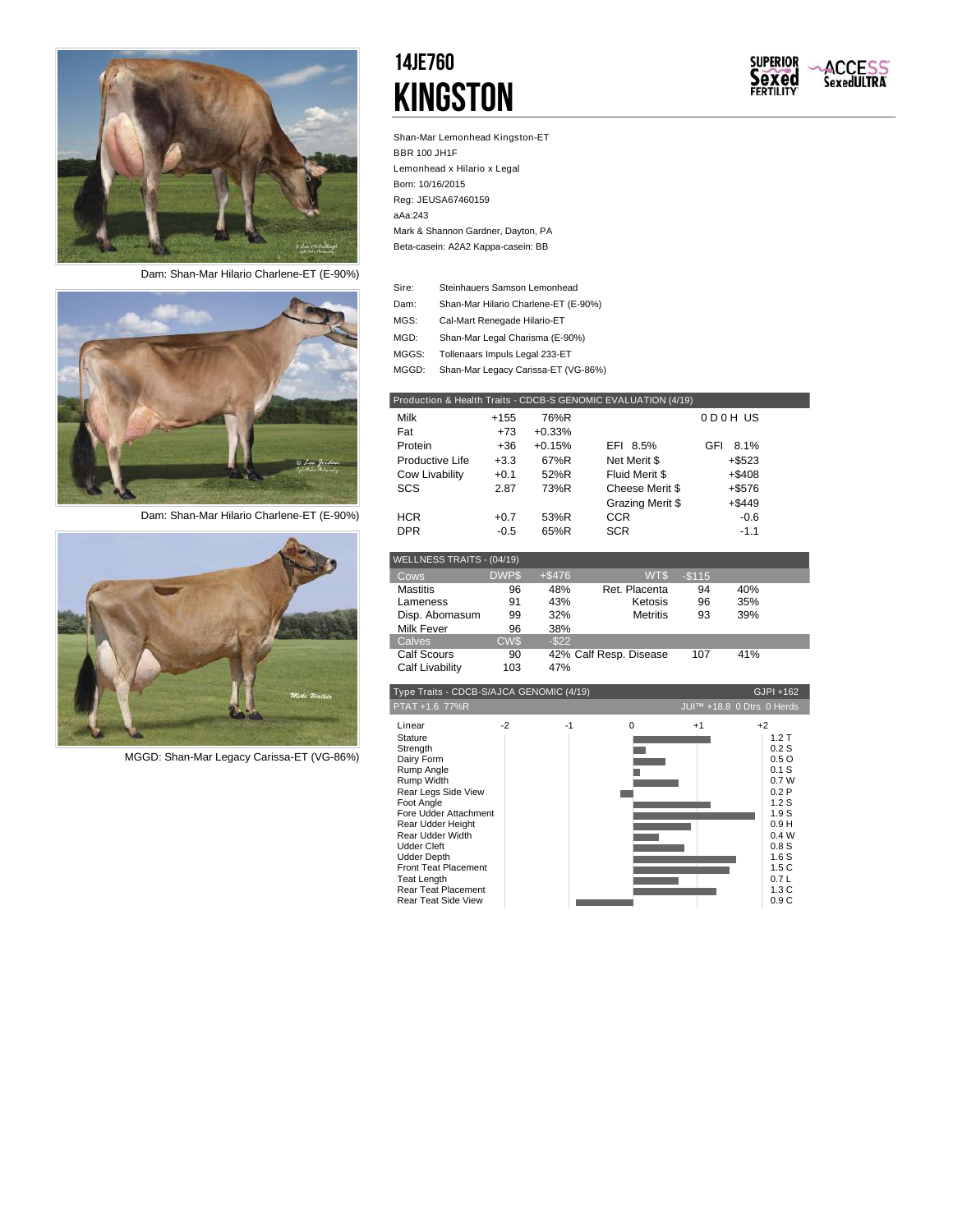

*Dam: Shan-Mar Hilario Charlene-ET (E-90%)*



*Dam: Shan-Mar Hilario Charlene-ET (E-90%)*



*MGGD: Shan-Mar Legacy Carissa-ET (VG-86%)*

### 14JE758 Knock-Out



Shan-Mar Archer Knock-Out-ET BBR 100 JH1F Archer x Hilario x Legal Born: 9/11/2015 Reg: JEUSA67460152 aAa:435 DMS:561 Beta-casein: A2A2 Kappa-casein: AB Mark & Shannon Gardner, Dayton, PA

| Sire: | Gabys Archer-ET                      |
|-------|--------------------------------------|
| Dam:  | Shan-Mar Hilario Charlene-ET (E-90%) |
| MGS:  | Cal-Mart Renegade Hilario-ET         |
| MGD:  | Shan-Mar Legal Charisma (E-90%)      |
| MGGS: | Tollenaars Impuls Legal 233-ET       |
| MGGD: | Shan-Mar Legacy Carissa-ET (VG-86%)  |

| Production & Health Traits - CDCB-S GENOMIC EVALUATION (4/19) |        |          |                  |             |  |  |  |
|---------------------------------------------------------------|--------|----------|------------------|-------------|--|--|--|
| Milk                                                          | $+901$ | 77%R     |                  | ODOH US     |  |  |  |
| Fat                                                           | +61    | $+0.09%$ |                  |             |  |  |  |
| Protein                                                       | $+41$  | $+0.04%$ | EFI 8.6%         | GFI<br>8.6% |  |  |  |
| Productive Life                                               | $+3.0$ | 68%R     | Net Merit \$     | $+$ \$477   |  |  |  |
| Cow Livability                                                | $-0.4$ | 53%R     | Fluid Merit \$   | $+$ \$426   |  |  |  |
| <b>SCS</b>                                                    | 2.94   | 73%R     | Cheese Merit \$  | $+$ \$501   |  |  |  |
|                                                               |        |          | Grazing Merit \$ | $+$ \$399   |  |  |  |
| <b>HCR</b>                                                    | $-0.1$ | 54%R     | <b>CCR</b>       | $-1.3$      |  |  |  |
| <b>DPR</b>                                                    | $-0.9$ | 66%R     | <b>SCR</b>       | $-0.7$      |  |  |  |

| WELLNESS TRAITS - (04/19) |             |          |                        |         |     |  |
|---------------------------|-------------|----------|------------------------|---------|-----|--|
| Cows                      | <b>DWPS</b> | $+ $417$ | WT\$                   | $-$138$ |     |  |
| <b>Mastitis</b>           | 93          | 47%      | Ret. Placenta          | 99      | 38% |  |
| Lameness                  | 94          | 42%      | Ketosis                | 101     | 36% |  |
| Disp. Abomasum            | 98          | 28%      | <b>Metritis</b>        | 104     | 40% |  |
| Milk Fever                | 93          | 36%      |                        |         |     |  |
| Calves                    | <b>CWS</b>  | $+$ \$3  |                        |         |     |  |
| <b>Calf Scours</b>        | 100         |          | 40% Calf Resp. Disease | 101     | 39% |  |
| Calf Livability           | 96          | 45%      |                        |         |     |  |

| Type Traits - CDCB-S/AJCA GENOMIC (4/19)<br>GJPI +145                                                                                                                                                                                                                                                                                |      |      |   |      |                                                                                                                                                              |
|--------------------------------------------------------------------------------------------------------------------------------------------------------------------------------------------------------------------------------------------------------------------------------------------------------------------------------------|------|------|---|------|--------------------------------------------------------------------------------------------------------------------------------------------------------------|
| PTAT +1.6 78%R                                                                                                                                                                                                                                                                                                                       |      |      |   |      | JUI™ +21.4 0 Dtrs 0 Herds                                                                                                                                    |
| Linear<br>Stature<br>Strength<br>Dairy Form<br>Rump Angle<br>Rump Width<br>Rear Legs Side View<br>Foot Angle<br>Fore Udder Attachment<br>Rear Udder Height<br>Rear Udder Width<br><b>Udder Cleft</b><br><b>Udder Depth</b><br><b>Front Teat Placement</b><br><b>Teat Length</b><br>Rear Teat Placement<br><b>Rear Teat Side View</b> | $-2$ | $-1$ | 0 | $+1$ | $+2$<br>1.9T<br>0.5S<br>1.6 <sub>O</sub><br>0.4H<br>0.7W<br>0.0S<br>1.2S<br>2.0 <sub>S</sub><br>0.9H<br>1.2W<br>0.4S<br>2.4S<br>1.5C<br>0.6L<br>0.9C<br>0.2C |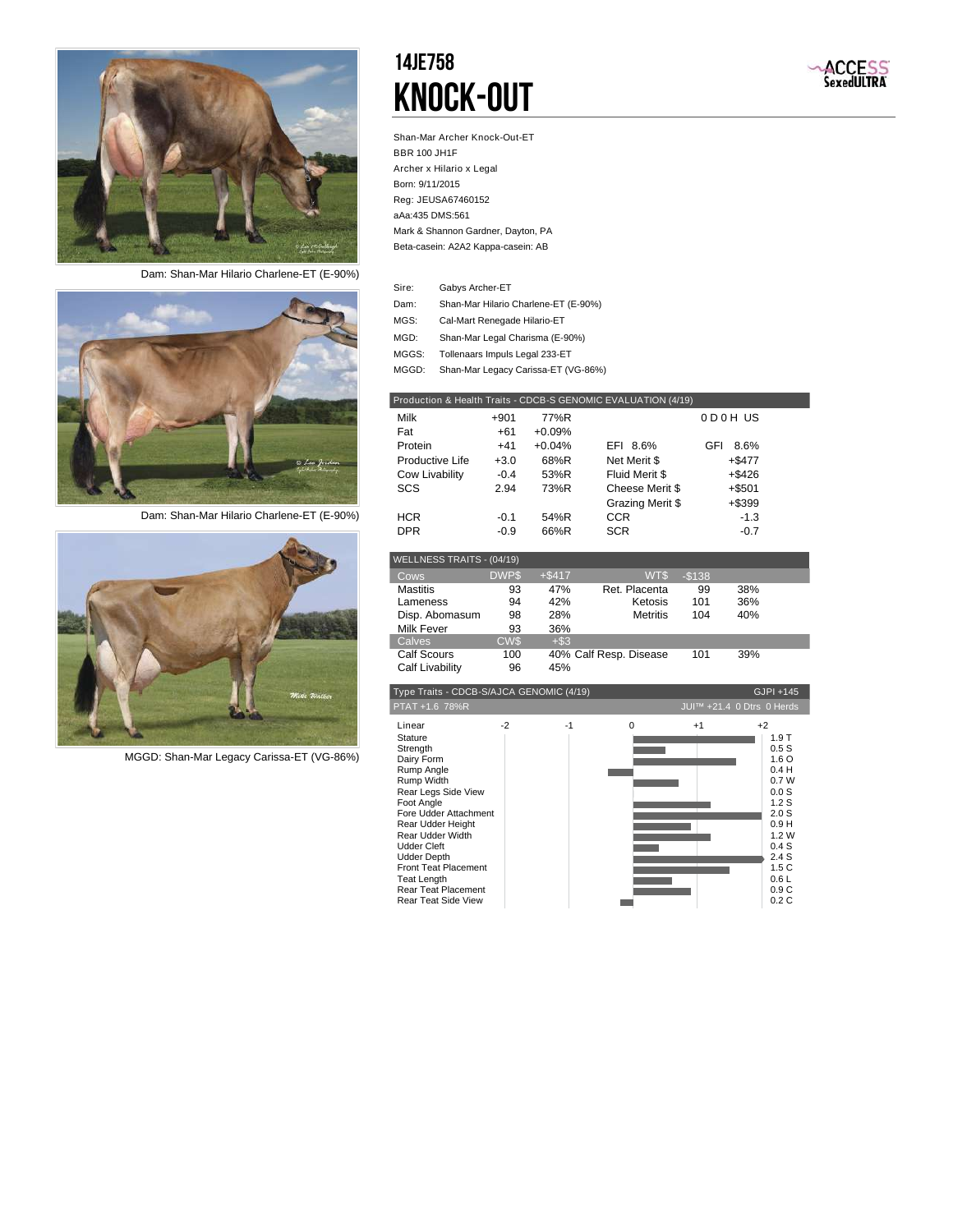### 14JE1639 Kyson-P



Ahlem Oliver Kyson-P-ET BBR 100 JH1F Oliver-P x Nikon-P x Headline Born: 1/23/2017 Reg: JEUSA67823701 aAa:642 DMS:561,456 Beta-casein: A2A2 Kappa-casein: BB Ahlem Farms Partnership, Hilmar, CA



Bull: Ahlem Oliver Kyson-P-ET

| Sire: | Dutch Hollow Oliver-P                |
|-------|--------------------------------------|
| Dam:  | Hillview Nikon Key-Lady-PP-ET        |
| MGS:  | Ahlem Nikon-P                        |
| MGD:  | Hillview Headline Keylime-P (VG-87%) |
| MGGS: | Schultz Rescue Headline              |
| MGGD: | Circle S Abe Key Largo-P (VG-86%)    |

| Production & Health Traits - CDCB-S GENOMIC EVALUATION (4/19) |        |          |                  |             |  |  |  |
|---------------------------------------------------------------|--------|----------|------------------|-------------|--|--|--|
| Milk                                                          | +830   | 76%R     |                  | ODOH US     |  |  |  |
| Fat                                                           | +62    | $+0.11%$ |                  |             |  |  |  |
| Protein                                                       | $+33$  | $+0.02%$ | EFI 8.6%         | GFI<br>8.9% |  |  |  |
| Productive Life                                               | $+2.7$ | 68%R     | Net Merit \$     | $+$ \$434   |  |  |  |
| Cow Livability                                                | $+0.5$ | 55%R     | Fluid Merit \$   | $+$ \$404   |  |  |  |
| <b>SCS</b>                                                    | 2.95   | 73%R     | Cheese Merit \$  | $+$ \$448   |  |  |  |
|                                                               |        |          | Grazing Merit \$ | $+$ \$297   |  |  |  |
| <b>HCR</b>                                                    | $+0.0$ | 53%R     | <b>CCR</b>       | $-2.8$      |  |  |  |
| <b>DPR</b>                                                    | $-3.7$ | 66%R     | <b>SCR</b>       | $+1.2$      |  |  |  |
|                                                               |        |          |                  |             |  |  |  |

| WELLNESS TRAITS - (04/19) |             |           |                        |        |     |  |
|---------------------------|-------------|-----------|------------------------|--------|-----|--|
| Cows                      | <b>DWPS</b> | $+$ \$450 | WT\$                   | $-$20$ |     |  |
| <b>Mastitis</b>           | 100         | 48%       | Ret. Placenta          | 106    | 40% |  |
| Lameness                  | 99          | 44%       | Ketosis                | 107    | 38% |  |
| Disp. Abomasum            | 110         | 28%       | <b>Metritis</b>        | 97     | 40% |  |
| <b>Milk Fever</b>         | 100         | 37%       |                        |        |     |  |
| Calves                    | CW\$        | $-$ \$24  |                        |        |     |  |
| <b>Calf Scours</b>        | 97          |           | 42% Calf Resp. Disease | 84     | 40% |  |
| Calf Livability           | 99          | 46%       |                        |        |     |  |

| Type Traits - CDCB-S/AJCA GENOMIC (4/19)                                                                                                                                                                                                                                                                        |      |    |          |      | GJPI +126                                                                                                                                           |
|-----------------------------------------------------------------------------------------------------------------------------------------------------------------------------------------------------------------------------------------------------------------------------------------------------------------|------|----|----------|------|-----------------------------------------------------------------------------------------------------------------------------------------------------|
| PTAT +2.1 77%R                                                                                                                                                                                                                                                                                                  |      |    |          |      | JUI™ +23.6 0 Dtrs 0 Herds                                                                                                                           |
| Linear<br>Stature<br>Strength<br>Dairy Form<br>Rump Angle<br>Rump Width<br>Rear Legs Side View<br>Foot Angle<br>Fore Udder Attachment<br>Rear Udder Height<br>Rear Udder Width<br><b>Udder Cleft</b><br><b>Udder Depth</b><br>Front Teat Placement<br>Teat Length<br>Rear Teat Placement<br>Rear Teat Side View | $-2$ | -1 | $\Omega$ | $+1$ | $+2$<br>0.9T<br>0.2 F<br>1.8 <sub>O</sub><br>0.7S<br>0.0 W<br>0.0S<br>0.3S<br>1.6S<br>2.5H<br>1.3W<br>0.4S<br>2.2S<br>0.5C<br>0.2S<br>1.1C<br>0.1 B |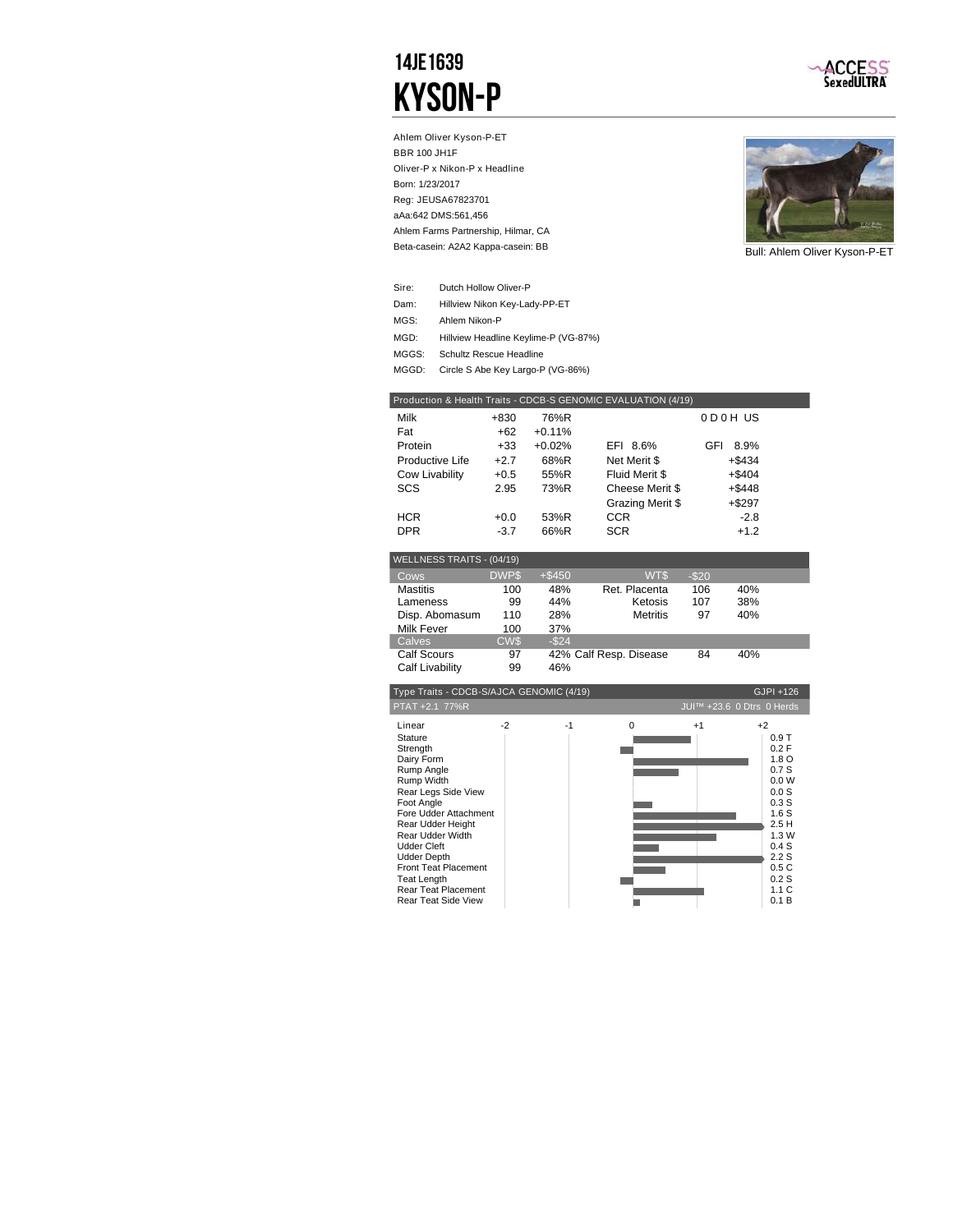

### LAZARUS Kaitaka Murmur Lazarus



| Born     | 19.08.2011 Al Code |         |                      |
|----------|--------------------|---------|----------------------|
| aAa Code | 156423             | Sire ID | <b>NZ DDTB-11-81</b> |
| Color    | Brown              | Sire ID | <b>NZ DDTB-11-81</b> |

| <sub>C</sub> Okura Lika Murmur S3j |  |  |  |  | $\sqrt{2}$ Okura Caspers Mermaid Sj3 |  |
|------------------------------------|--|--|--|--|--------------------------------------|--|
| Kaitaka Tgm Leonie<br>Q            |  |  |  |  | Tawa Grove Maunga Sj3                |  |
|                                    |  |  |  |  |                                      |  |

|   | Mitchells Likabull Si3    |
|---|---------------------------|
| Q | Okura Caspers Mermaid Sj3 |
|   |                           |
| ď | Tawa Grove Maunga Si3     |

### NZ Jersey base

| <b>Breeding Indicators</b><br>63 dtrs. 19 herds. |  |  |            |     |  |      |                                                            |  |
|--------------------------------------------------|--|--|------------|-----|--|------|------------------------------------------------------------|--|
|                                                  |  |  |            |     |  |      | NZMI │ BW BW Rel │ Long │ LiveWt │% Health │% Efficiency │ |  |
|                                                  |  |  | 172 171 81 | 281 |  | $-5$ |                                                            |  |

#### Production

|     |     |      |     |      | Milk (Its) Prot (kg) Prot (%) Fat (kg) Fat (%) Fat & Prot (kg) |
|-----|-----|------|-----|------|----------------------------------------------------------------|
| 514 | -22 | 4.10 | -20 | 5.30 | 43                                                             |

#### Management & Health

| <b>Fertility</b>            | <b>BCS</b>     |  |       |        | <b>SCS Calving Diff Gest Length Res Survival</b> |  |  |
|-----------------------------|----------------|--|-------|--------|--------------------------------------------------|--|--|
| -0.9                        | $-0.12 - 0.29$ |  | $-20$ | $-2.3$ | 79                                               |  |  |
|                             |                |  |       |        |                                                  |  |  |
| <b>Adaptability Milking</b> |                |  |       |        | 0.42                                             |  |  |
| <b>Shed Temperament</b>     |                |  |       |        | 0 44                                             |  |  |
| Milking Speed               |                |  |       | 0.08   |                                                  |  |  |
| <b>Overall Opinion</b>      |                |  |       |        | ი 34                                             |  |  |

| Conformation         | 53 dtrs classified |
|----------------------|--------------------|
| <b>Udder Overall</b> | 0.84               |
| Dairy Conformation   | 0.68               |
|                      |                    |
| <b>Stature</b>       | 0.19               |
| Capacity             | 0.66               |
| Rump Angle           | $-0.22$            |
| Rump Width           | 0.50               |
| Legs                 | $-0.03$            |
| <b>Udder Support</b> | 0.57               |
| <b>Front Udder</b>   | 0.88               |
| Rear Udder           | 0.76               |
| <b>Front Teat</b>    | 0.18               |
| <b>Rear Teat</b>     | 0.15               |

 $AE^{\geq}$ 

Information is from the **NZ Animal Evaluation** run

**18/03/2019**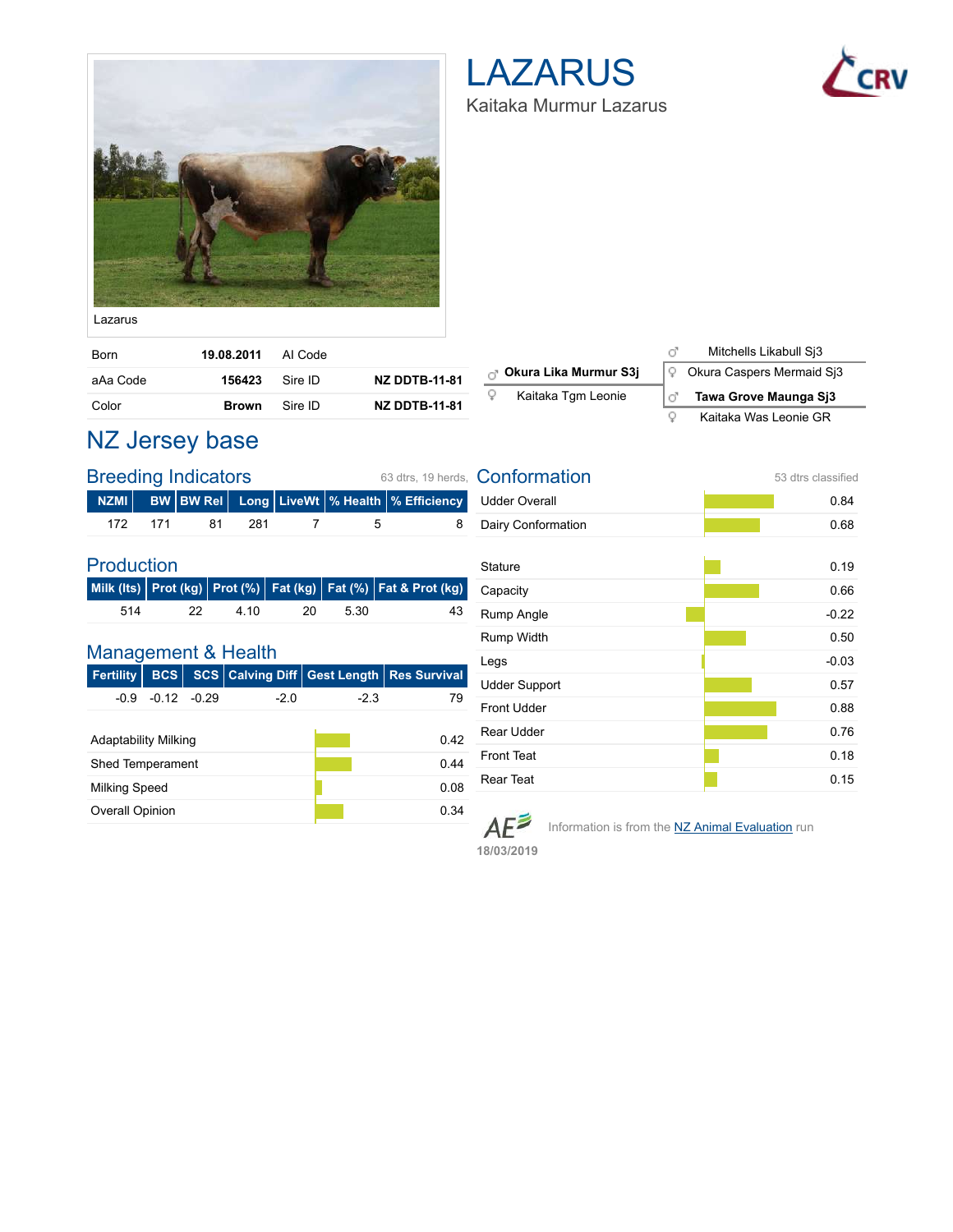### Descendants of Kaitaka Murmur Lazarus





Lazarus Dtr #46 DB Hickey, Ohinewai **Lazarus Dtr #219 S & H McDonald, Te Kauwhata**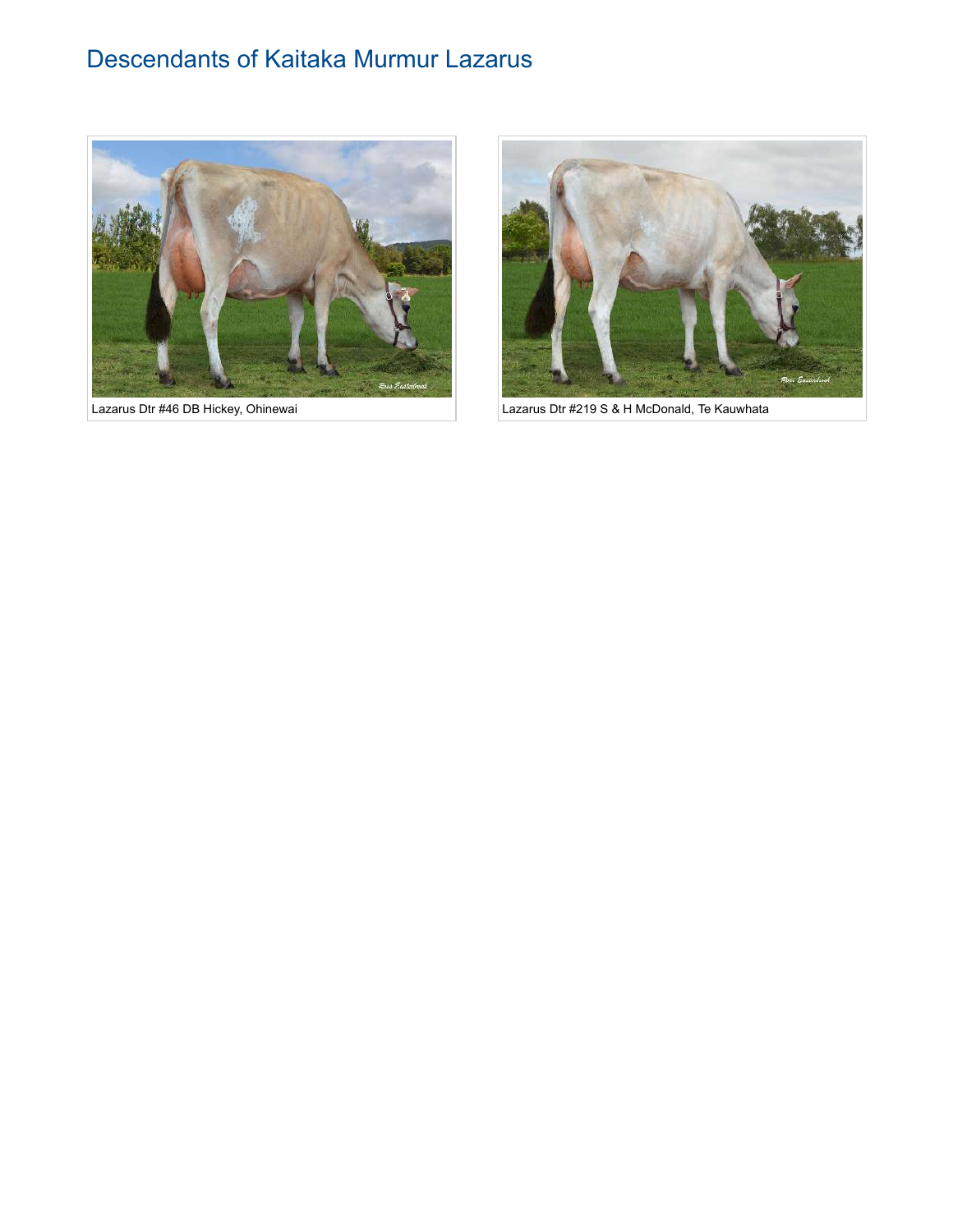

*Daughter: Ahlem Lemonhead Havs 48343-ET (VG-81%)*



*Daughter: Verjatin Lemonhead Lize ET (VG-86%)*



*Daughter: Ahlem Lemonhead Havs 48343-ET (VG-81%)*

### 14JE670 **LEMONHEAD**







Bull: Steinhauers Samson Lemonhead

| Sire: | Dp Valentino Samson                       |
|-------|-------------------------------------------|
| Dam:  | Steinhauers Renegade Lemonpie-ET (VG-88%) |

- BW Renegade-ET MGS:
- Steinhauers H Mark Applepie (E-93%) MGD:
- Schultz Brook Hallmark MGGS:

Steinhauers Ceasar Appleton (E-91%) MGGD:

|                 |        |          | Production & Health Traits - CDCB-S GENOMIC EVALUATION (4/19) |                  |  |
|-----------------|--------|----------|---------------------------------------------------------------|------------------|--|
| Milk            | $+141$ | 99%R     |                                                               | 3,233 D 393 H US |  |
| Fat             | $+49$  | $+0.21%$ |                                                               |                  |  |
| Protein         | $+23$  | $+0.09%$ | EFI 9.0%                                                      | GFI<br>8.9%      |  |
| Productive Life | $+4.4$ | 89%R     | Net Merit \$                                                  | $+$ \$416        |  |
| Cow Livability  | $-0.3$ | 69%R     | Fluid Merit \$                                                | $+$ \$342        |  |
| SCS             | 2.77   | 99%R     | Cheese Merit \$                                               | $+ $451$         |  |
|                 |        |          | Grazing Merit \$                                              | $+$ \$372        |  |
| <b>HCR</b>      | $+2.2$ | 93%R     | <b>CCR</b>                                                    | $+1.9$           |  |
| <b>DPR</b>      | $+0.2$ | 95%R     | <b>SCR</b>                                                    | $+2.6$           |  |

| WELLNESS TRAITS - (04/19) |             |          |                        |          |     |  |
|---------------------------|-------------|----------|------------------------|----------|-----|--|
| Cows                      | <b>DWPS</b> | $+ $496$ | WT\$                   | $-$ \$43 |     |  |
| <b>Mastitis</b>           | 100         | 84%      | Ret. Placenta          | 90       | 82% |  |
| Lameness                  | 93          | 76%      | Ketosis                | 101      | 61% |  |
| Disp. Abomasum            | 107         | 64%      | <b>Metritis</b>        | 102      | 66% |  |
| Milk Fever                | 100         | 77%      |                        |          |     |  |
| Calves                    | <b>CWS</b>  | $+$ \$54 |                        |          |     |  |
| <b>Calf Scours</b>        | 103         |          | 85% Calf Resp. Disease | 110      | 85% |  |
| Calf Livability           | 101         | 92%      |                        |          |     |  |

| PTAT +1.8 99%R                                                                                                                                                                                                                                                                                                                                                    | JUI™ +23.8 1,359 Dtrs 184 Herds<br>$+2$                                                                                        |
|-------------------------------------------------------------------------------------------------------------------------------------------------------------------------------------------------------------------------------------------------------------------------------------------------------------------------------------------------------------------|--------------------------------------------------------------------------------------------------------------------------------|
|                                                                                                                                                                                                                                                                                                                                                                   |                                                                                                                                |
| Linear<br>$-2$<br>$-1$<br>0<br>$+1$<br><b>Stature</b><br>Strength<br>Dairy Form<br>Rump Angle<br>Rump Width<br>Rear Legs Side View<br>Foot Angle<br>Fore Udder Attachment<br>Rear Udder Height<br>Rear Udder Width<br><b>Udder Cleft</b><br><b>Udder Depth</b><br><b>Front Teat Placement</b><br>Teat Length<br>Rear Teat Placement<br><b>Rear Teat Side View</b> | 3.0T<br>0.4S<br>0.4O<br>1.0S<br>1.4 W<br>0.0S<br>0.8S<br>2.1 S<br>1.2H<br>0.3W<br>0.5S<br>2.7S<br>1.5C<br>0.8L<br>0.9C<br>1.1C |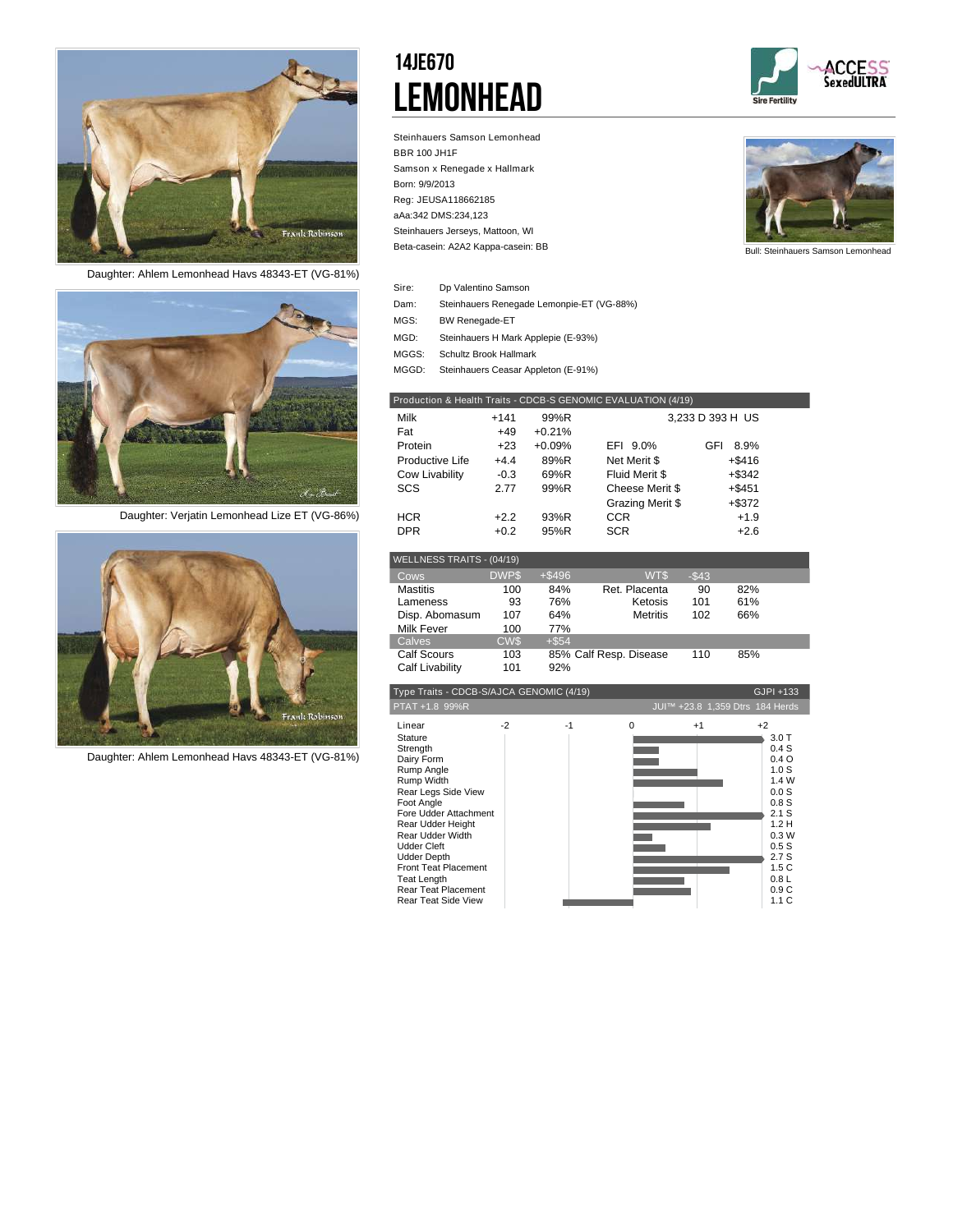

*Daughter: JX Dupat Leonel 15192 {4} (VG-85%)*



*Daughter: JX Cal-Mart Leonel Sadie 7863 {4} (VG-83%)*



*Dam: JX Faria Brothers Do Right Dorsey {2} (E-90%)*

### 14JE648 JX LEONEL {3}



JX Faria Brothers Leonel {3}-ET BBR 85 JH1F HH1T HH2T HH3T HH4T HH5T HH6T AH1T AH2T BH2T JX Levy {3} x Do Right x Hadyn Born: 3/8/2013 Reg: JE8403011610079 aAa:465 DMS:456,246 Beta-casein: A2A2 Kappa-casein: BB Faria Brothers Dairies, Dumas, TX



Bull: JX Faria Brothers Leonel {3}-ET

| Sire: | JX Faria Brothers Levy {3}                    |
|-------|-----------------------------------------------|
| Dam:  | JX Faria Brothers Do Right Dorsey {2} (E-90%) |
| MGS:  | Vee Tee Dunkirk Do Right-ET                   |

- JX Faria Brothers Haydyn 8 {1} MGD:
- 
- MGGS: Dif Berretta Hadyn MGGD: Faria Brothers Pjs 231

| Production & Health Traits - CDCB-M GENOMIC EVALUATION (4/19) |          |          |                  |                  |  |  |  |
|---------------------------------------------------------------|----------|----------|------------------|------------------|--|--|--|
| Milk                                                          | $+1,211$ | 99%R     |                  | 4.811 D 184 H US |  |  |  |
| Fat                                                           | $+59$    | $+0.01%$ |                  |                  |  |  |  |
| Protein                                                       | $+52$    | $+0.04%$ | EFI 8.8%         | 6.5%<br>GFI      |  |  |  |
| Productive Life                                               | $+3.1$   | 93%R     | Net Merit \$     | $+$ \$469        |  |  |  |
| Cow Livability                                                | $+1.1$   | 75%R     | Fluid Merit \$   | $+ $413$         |  |  |  |
| SCS                                                           | 2.98     | 99%R     | Cheese Merit \$  | $+$ \$495        |  |  |  |
|                                                               |          |          | Grazing Merit \$ | +\$328           |  |  |  |
| <b>HCR</b>                                                    | $-1.3$   | 96%R     | <b>CCR</b>       | $-3.2$           |  |  |  |
| <b>DPR</b>                                                    | $-2.9$   | 97%R     | <b>SCR</b>       | $+2.5$           |  |  |  |

| WELLNESS TRAITS - (04/19) |             |           |                        |         |     |  |
|---------------------------|-------------|-----------|------------------------|---------|-----|--|
| Cows                      | <b>DWPS</b> | $+$ \$622 | WT\$                   | $+ $51$ |     |  |
| <b>Mastitis</b>           | 106         | 90%       | Ret. Placenta          | 106     | 85% |  |
| Lameness                  | 95          | 81%       | Ketosis                | 91      | 51% |  |
| Disp. Abomasum            | 89          | 74%       | <b>Metritis</b>        | 103     | 85% |  |
| <b>Milk Fever</b>         | 106         | 80%       |                        |         |     |  |
| Calves                    | <b>CWS</b>  | $+ $26$   |                        |         |     |  |
| <b>Calf Scours</b>        | 99          |           | 89% Calf Resp. Disease | 104     | 88% |  |
| Calf Livability           | 102         | 94%       |                        |         |     |  |

| Type Traits - AJCA TYPE SUMMARY (4/19)                                                                                                                                                                                                                                                                                               |      |      |          | GJPI +133                     |                                                                                                                                          |
|--------------------------------------------------------------------------------------------------------------------------------------------------------------------------------------------------------------------------------------------------------------------------------------------------------------------------------------|------|------|----------|-------------------------------|------------------------------------------------------------------------------------------------------------------------------------------|
| PTAT +1.4 98%R                                                                                                                                                                                                                                                                                                                       |      |      |          | JUI™ +19.0 942 Dtrs 106 Herds |                                                                                                                                          |
| Linear<br>Stature<br>Strength<br>Dairy Form<br>Rump Angle<br>Rump Width<br>Rear Legs Side View<br>Foot Angle<br>Fore Udder Attachment<br>Rear Udder Height<br>Rear Udder Width<br><b>Udder Cleft</b><br><b>Udder Depth</b><br><b>Front Teat Placement</b><br><b>Teat Length</b><br>Rear Teat Placement<br><b>Rear Teat Side View</b> | $-2$ | $-1$ | $\Omega$ | $+1$                          | $+2$<br>2.9T<br>1.5S<br>$0.1$ T<br>0.0S<br>1.2W<br>0.7P<br>0.1S<br>2.4S<br>1.3H<br>0.9W<br>0.9W<br>2.8S<br>0.6C<br>0.7L<br>0.3W<br>0.1 B |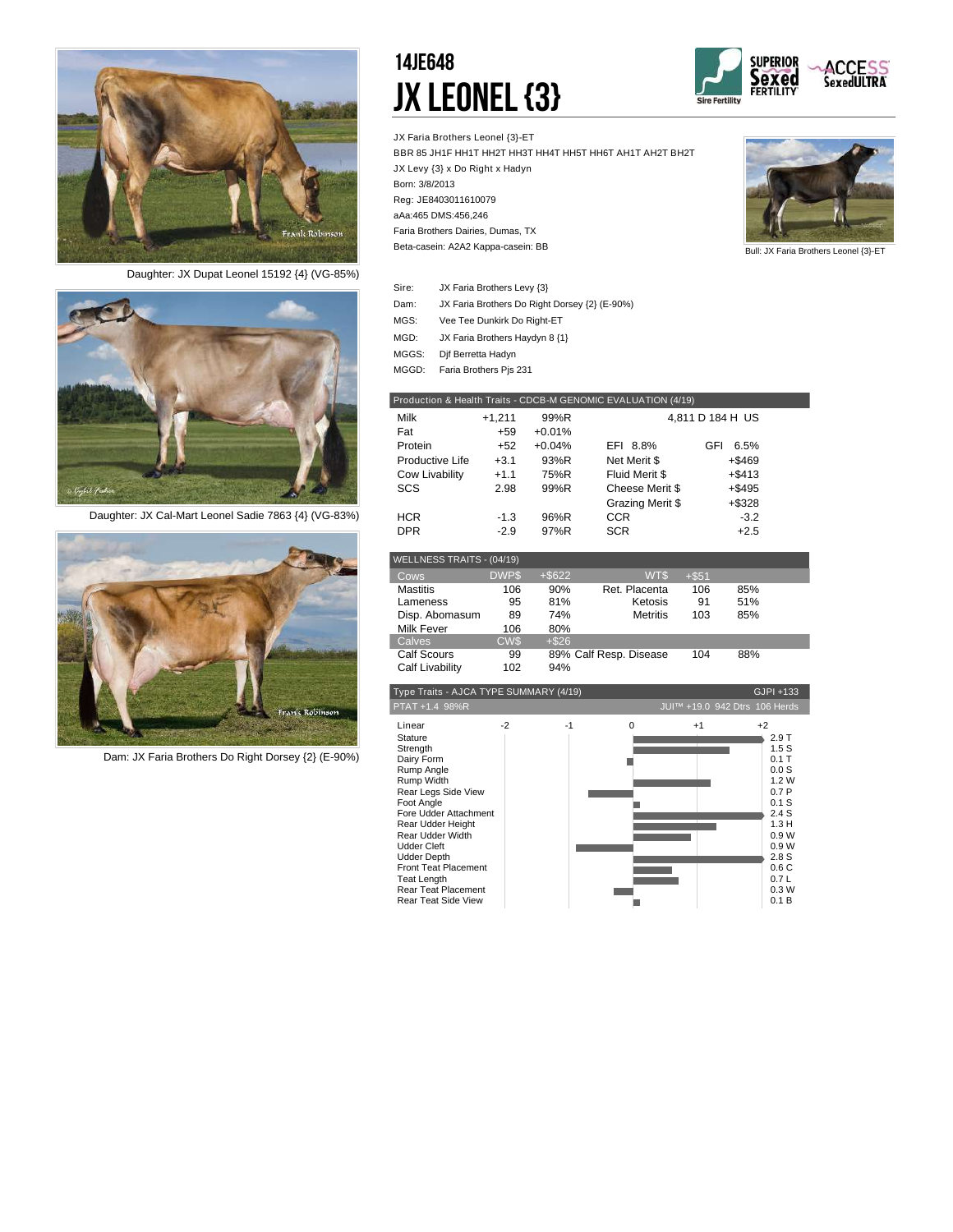

| <b>Born</b> | 09.05.2016   | NAAB Code    | 097JE00166           |
|-------------|--------------|--------------|----------------------|
| aAa Code    | 453621       | Sire ID      | <b>US 3131651479</b> |
| Color       | <b>Brown</b> | Kappa Casein | ВB                   |

|                                | <b>J</b> Sugar Grove Valentino Axis   |
|--------------------------------|---------------------------------------|
| Kash IN Saxon P<br>ď           | <b>QJars of Clay Venerable 1771 P</b> |
| PAvi Lanche Vern Mia 13848 {3} | <b>D&amp;e Crittic Vern P</b><br>l d' |
|                                | <b>CAvi Lanche Celebrity Mia 3009</b> |

### US Jersey

| <b>Indexes</b>    |                                    |      |         |     |                                             |            | Conformation                    | 0 dtrs 0 herds reliability: 76% |
|-------------------|------------------------------------|------|---------|-----|---------------------------------------------|------------|---------------------------------|---------------------------------|
| <b>JPI</b>        | JUI                                | NM\$ | CM\$    |     | FM\$ % Health                               | $%$ Eff    | <b>PTAT</b>                     | 1.60                            |
| 139               | 15.25                              | 424  | 451     | 369 | 3                                           | 4          | Feet & Legs                     | 0.16                            |
| <b>Production</b> |                                    |      |         |     | 0 dtrs, 0 herds, reliability: 76%           |            | Stature                         | 1.60                            |
|                   | Milk (lbs)   Fat (%)   Protein (%) |      |         |     | Fat (lbs) Protein (lbs) Fat&Proteis (ths) h |            |                                 | 0.80                            |
| 1,018             | 0.01                               |      | 0.04    | 50  | 44                                          |            | Dair <sup>94</sup> orm          | 1.50                            |
|                   |                                    |      |         |     |                                             |            | Rump Angle                      | $-0.30$                         |
|                   | <b>US Management/Health</b>        |      |         |     |                                             |            | <b>Thural Width</b>             | 0.90                            |
|                   | EFI (%)                            |      | PL (mo) |     | <b>DPR</b>                                  | <b>SCS</b> | Rear Legs Side                  | $-0.40$                         |
|                   | 8.3                                |      | 3.2     |     | $-1.8$                                      | 2.76       | Foot Angle                      | 0.30                            |
|                   |                                    |      |         |     |                                             |            | Fore Udder Attachment           | 1.60                            |
|                   |                                    |      |         |     |                                             |            | Rear Udder Height               | 1.40                            |
|                   |                                    |      |         |     |                                             |            | <b>Rear Udder Width</b>         | 1.10                            |
|                   |                                    |      |         |     |                                             |            | <b>Udder Cleft</b>              | 0.40                            |
|                   |                                    |      |         |     |                                             |            | <b>Udder Depth</b>              | 1.30                            |
|                   |                                    |      |         |     |                                             |            | <b>Front Teat Placement</b>     | 0.00                            |
|                   |                                    |      |         |     |                                             |            | <b>Teat Length</b>              | 0.30                            |
|                   |                                    |      |         |     |                                             |            | <b>Rear Teat Placement Rear</b> | 0.60                            |
|                   |                                    |      |         |     |                                             |            | <b>Rear Teat Placement Side</b> | 0.00                            |

CDBC estimates (12/2018) / Copyright © CRV - Breeding values published on 12/2018

### MALCOM P Avi Lanche Saxon Malcom {4} P

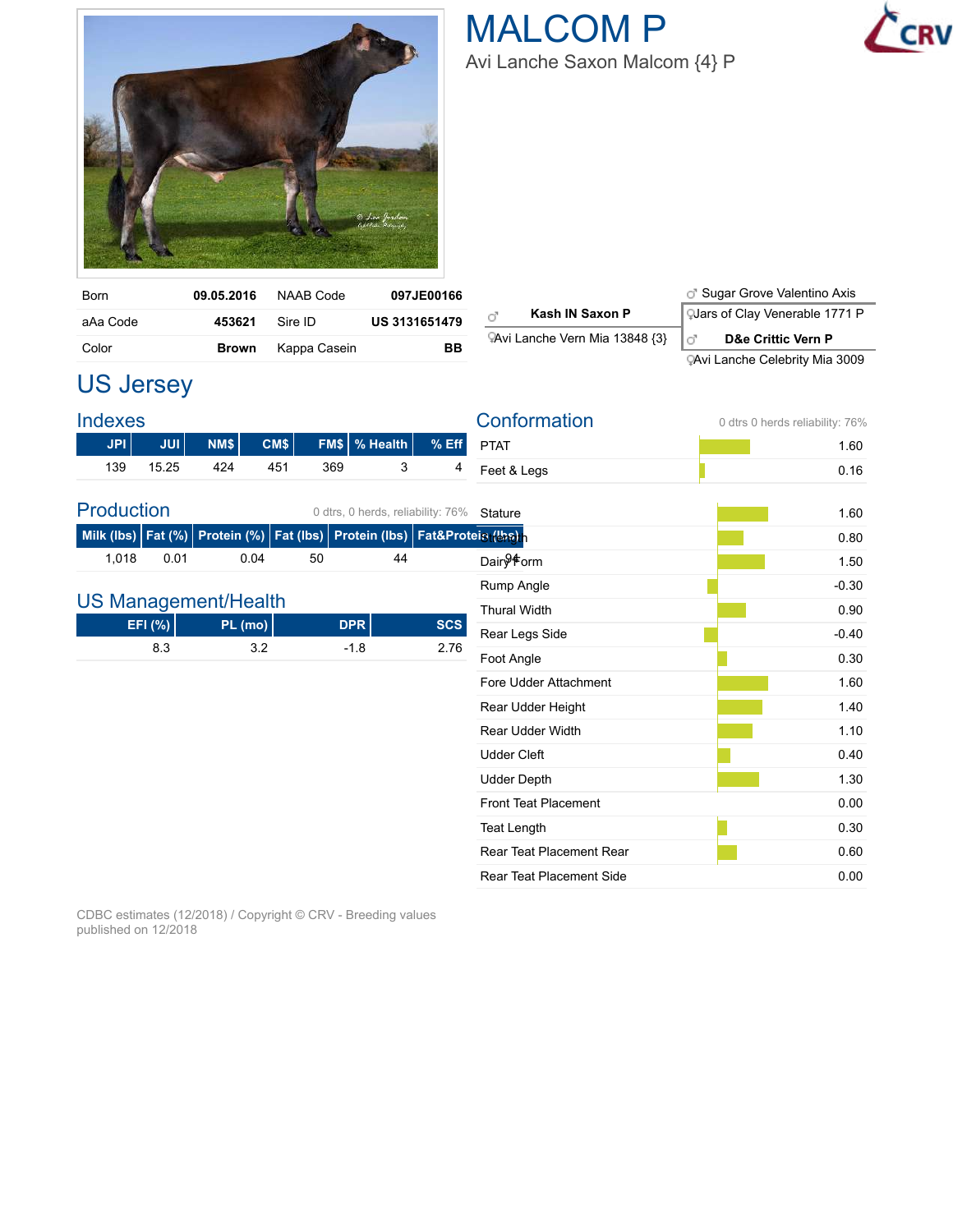

*Dam: JX Faria Brothers Do Right Dorsey {2} (E-90%)*

### 14JE647 **MARCO {3}**

JX Faria Brothers Marco {3}-ET BBR 84 JH1F HH1T HH2T HH3T HH4T HH5T HH6T AH1T AH2T BH2T JX Levy {3} x Do Right x Hadyn Born: 3/8/2013 Reg: JE8403011610080 aAa:342 DMS:126,561

Beta-casein: A2A2 Kappa-casein: BB

- JX Faria Brothers Levy {3} Sire:
- Dam: JX Faria Brothers Do Right Dorsey {2} (E-90%)
- Vee Tee Dunkirk Do Right-ET MGS:
- JX Faria Brothers Haydyn 8 {1} MGD:
- MGGS: Dif Berretta Hadyn
- MGGD: Faria Brothers Pjs 231

| Production & Health Traits - CDCB-M GENOMIC EVALUATION (4/19) |        |          |                  |               |  |  |  |
|---------------------------------------------------------------|--------|----------|------------------|---------------|--|--|--|
| Milk                                                          | $+818$ | 94%R     |                  | 158 D 24 H US |  |  |  |
| Fat                                                           | $+12$  | $-0.13%$ |                  |               |  |  |  |
| Protein                                                       | $+29$  | $+0.00%$ | EFI 8.6%         | 6.2%<br>GFI   |  |  |  |
| Productive Life                                               | $+1.1$ | 74%R     | Net Merit \$     | $+$ \$133     |  |  |  |
| Cow Livability                                                | $+1.4$ | 50%R     | Fluid Merit \$   | $+ $124$      |  |  |  |
| SCS                                                           | 3.20   | 88%R     | Cheese Merit \$  | $+ $136$      |  |  |  |
|                                                               |        |          | Grazing Merit \$ | $+ $27$       |  |  |  |
| <b>HCR</b>                                                    | $-2.8$ | 64%R     | <b>CCR</b>       | $-3.6$        |  |  |  |
| <b>DPR</b>                                                    | $-3.0$ | 75%R     |                  |               |  |  |  |

| Type Traits - AJCA TYPE SUMMARY (4/19)                                                                                                                                                                                                                                                                                        |      |      |   |      |                                                                                                                                                   |  |
|-------------------------------------------------------------------------------------------------------------------------------------------------------------------------------------------------------------------------------------------------------------------------------------------------------------------------------|------|------|---|------|---------------------------------------------------------------------------------------------------------------------------------------------------|--|
| PTAT +1.1 67%R<br>JUI™ +8.3 22 Dtrs 8 Herds                                                                                                                                                                                                                                                                                   |      |      |   |      |                                                                                                                                                   |  |
| Linear<br>Stature<br>Strength<br>Dairy Form<br>Rump Angle<br>Rump Width<br>Rear Legs Side View<br>Foot Angle<br>Fore Udder Attachment<br>Rear Udder Height<br>Rear Udder Width<br><b>Udder Cleft</b><br><b>Udder Depth</b><br><b>Front Teat Placement</b><br>Teat Length<br>Rear Teat Placement<br><b>Rear Teat Side View</b> | $-2$ | $-1$ | 0 | $+1$ | $+2$<br>1.2T<br>0.5S<br>0.4T<br>1.5S<br>0.1 <sub>N</sub><br>0.1P<br>0.3S<br>0.7S<br>0.5H<br>0.1 W<br>0.0S<br>1.1S<br>0.3C<br>0.2L<br>0.8W<br>1.0C |  |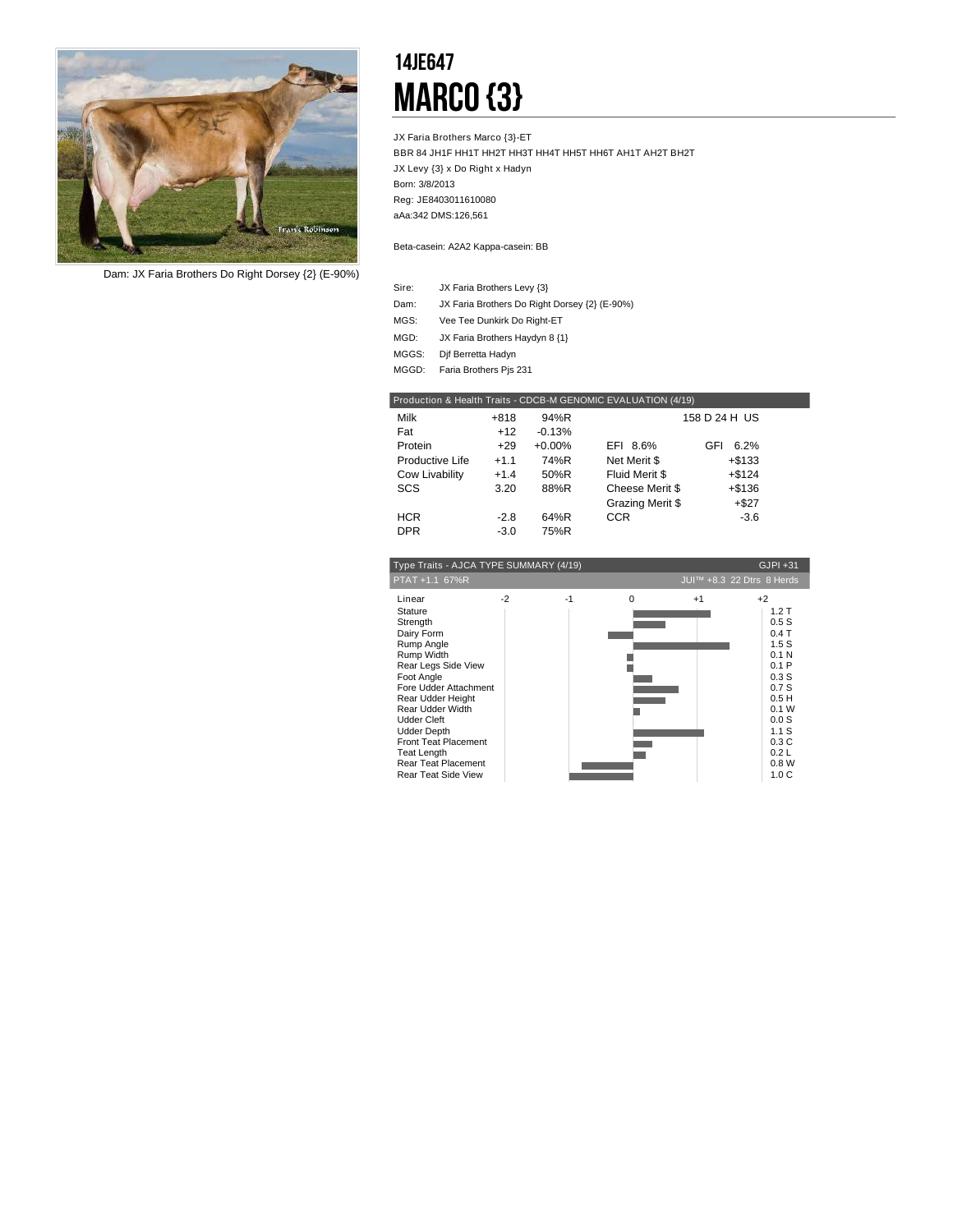

# PIONEER

Canaan Nevvy Pioneer S3J

- **Efficient production**
- **Well-tempered daughters**
- **High overall opinion**

Canaan Nevvy Pioneer S3J

| <b>Born</b> | <b>17.06.2006</b> AB Code |                           | 307522               |
|-------------|---------------------------|---------------------------|----------------------|
| aAa Code    | 546132 Sire ID            |                           | <b>NZ HBCF-06-50</b> |
| Color       |                           | <b>Brown</b> Kappa Casein |                      |

### NZ Across Breeds

|     |     | <b>Breeding Indicators</b> |       | 9.473 dtrs. 1.445 herds. |    |                                                     |
|-----|-----|----------------------------|-------|--------------------------|----|-----------------------------------------------------|
|     |     |                            |       |                          |    | NZMI│ BW│BW Rel│ Long│LiveWt│% Health│% Efficiency│ |
| 121 | 160 | 99                         | -225- | -62                      | -3 | 8                                                   |

#### Production

|      |    |      |                 |      | Milk (Its) Prot (kg) Prot (%) Fat (kg) Fat (%) Fat & Prot (kg) |
|------|----|------|-----------------|------|----------------------------------------------------------------|
| -373 | 2. | 4.20 | $\overline{13}$ | 5.50 |                                                                |

#### Management & Health

|                   |       |       | Fertility   BCS   SCS $ $ Calving Diff $ $ Gest Length $ $ Res Survival |
|-------------------|-------|-------|-------------------------------------------------------------------------|
| $0.6 - 0.09 0.12$ | $-21$ | . በ 4 |                                                                         |

#### Shed Traits

| <b>Adaptability Milking</b> | 0.39 |
|-----------------------------|------|
| <b>Shed Temperament</b>     | 0.51 |
| <b>Milking Speed</b>        | 0.28 |
| <b>Overall Opinion</b>      | በ 42 |

#### **Noakes Nevvy S3j**  $\sqrt{2}$  Noakes PC Jewel Sj2 ď Cardrona Man Peace ET S3j **Okura Manhatten Sj3**

Williams Robs Norman

#### Cardrona Ern Pip ET Sj3

#### **Conformation**

| <b>Stature</b>       | $-0.90$ |
|----------------------|---------|
| Capacity             | $-0.25$ |
| Rump Angle           | 0.12    |
| <b>Rump Width</b>    | $-0.72$ |
| Legs                 | 0.10    |
| <b>Udder Support</b> | 0.45    |
| <b>Front Udder</b>   | 0.28    |
| Rear Udder           | 0.69    |
| <b>Front Teat</b>    | 0.11    |
| <b>Rear Teat</b>     | 0.11    |
| <b>Udder Overall</b> | 0.50    |
| Dairy Conformation   | $-0.20$ |

Information is from the NZ Animal Evaluation run $AF$ 

**13/08/2018**

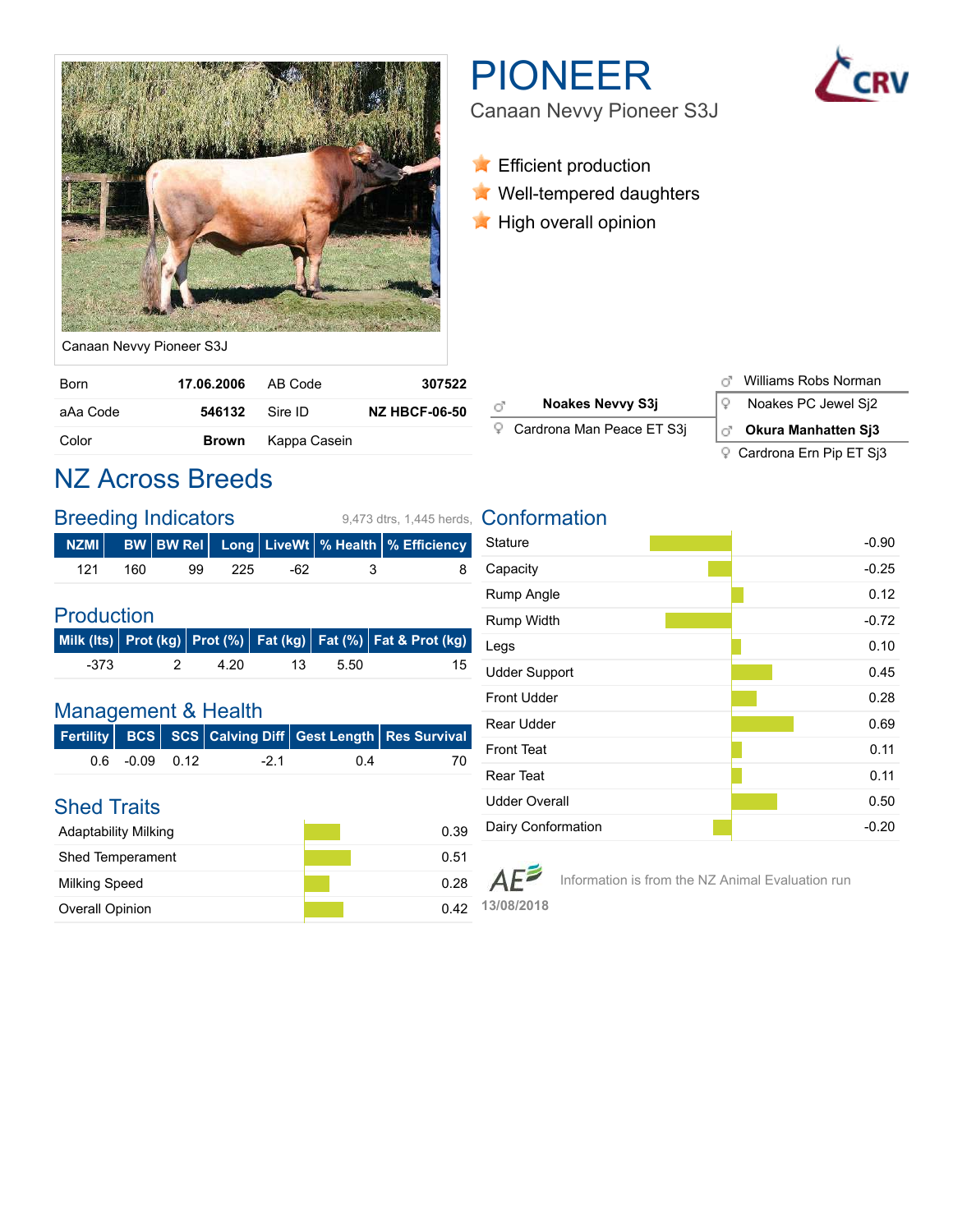

*Daughter: Stayhorn Snapdragon Missy*



*Daughter: Cinnamon Ridge Snapdragon Gust*



*Daughter: Forest Glen Snapdragon Jilly*

### 14JE661 **SNAPDRAGON**

Cinnamon Ridge Snapdragon BBR 100 JH1F Samson x Sparky x Rasmus Born: 6/3/2013 Reg: JEUSA118526173 aAa:243 DMS:246,126

Beta-casein: A2A2 Kappa-casein: BB

I

| Sire: | Dp Valentino Samson                    |
|-------|----------------------------------------|
| Dam:  | Cinnamon Ridge Sparky Iris (VG-85%)    |
| MGS:  | Mainstream latola Sparky               |
| MGD:  | Cinnamon Ridge Rasmus Lily (VG-86%)    |
| MGGS: | Yosemite Lemvig Brook Rasmus           |
| MGGD: | Cinnamon Ridge Brazo Iris {6} (VG-86%) |

|                 |        |          | Production & Health Traits - CDCB-S GENOMIC EVALUATION (4/19) |               |  |
|-----------------|--------|----------|---------------------------------------------------------------|---------------|--|
| Milk            | +646   | 98%R     |                                                               | 696 D 98 H US |  |
| Fat             | $+40$  | $+0.05%$ |                                                               |               |  |
| Protein         | $+27$  | $+0.02%$ | EFI 9.1%                                                      | 9.8%<br>GFI   |  |
| Productive Life | $+1.6$ | 88%R     | Net Merit \$                                                  | $+$ \$295     |  |
| Cow Livability  | $-0.4$ | 67%R     | Fluid Merit \$                                                | $+$ \$264     |  |
| SCS             | 2.88   | 96%R     | Cheese Merit \$                                               | $+$ \$310     |  |
|                 |        |          | Grazing Merit \$                                              | $+ $186$      |  |
| <b>HCR</b>      | $+0.0$ | 82%R     | <b>CCR</b>                                                    | $-2.6$        |  |
| <b>DPR</b>      | $-3.3$ | 90%R     |                                                               |               |  |

| Type Traits - CDCB-S/AJCA GENOMIC (4/19)                                                                                                                                                                                                                                                                                             |      |      |   |                              | GJPI +88                                                                                                                                                                   |
|--------------------------------------------------------------------------------------------------------------------------------------------------------------------------------------------------------------------------------------------------------------------------------------------------------------------------------------|------|------|---|------------------------------|----------------------------------------------------------------------------------------------------------------------------------------------------------------------------|
| PTAT +1.9 95%R                                                                                                                                                                                                                                                                                                                       |      |      |   | JUI™ +20.4 214 Dtrs 51 Herds |                                                                                                                                                                            |
| Linear<br>Stature<br>Strength<br>Dairy Form<br>Rump Angle<br>Rump Width<br>Rear Legs Side View<br>Foot Angle<br>Fore Udder Attachment<br>Rear Udder Height<br>Rear Udder Width<br><b>Udder Cleft</b><br><b>Udder Depth</b><br><b>Front Teat Placement</b><br><b>Teat Length</b><br>Rear Teat Placement<br><b>Rear Teat Side View</b> | $-2$ | $-1$ | O | $+1$                         | $+2$<br>2.4T<br>0.3S<br>1.6 <sub>O</sub><br>0.0S<br>1.5W<br>0.3P<br>1.0 <sub>S</sub><br>1.8 <sub>S</sub><br>2.1 H<br>1.2W<br>0.4S<br>2.1 S<br>0.1C<br>0.9L<br>0.1C<br>0.5B |